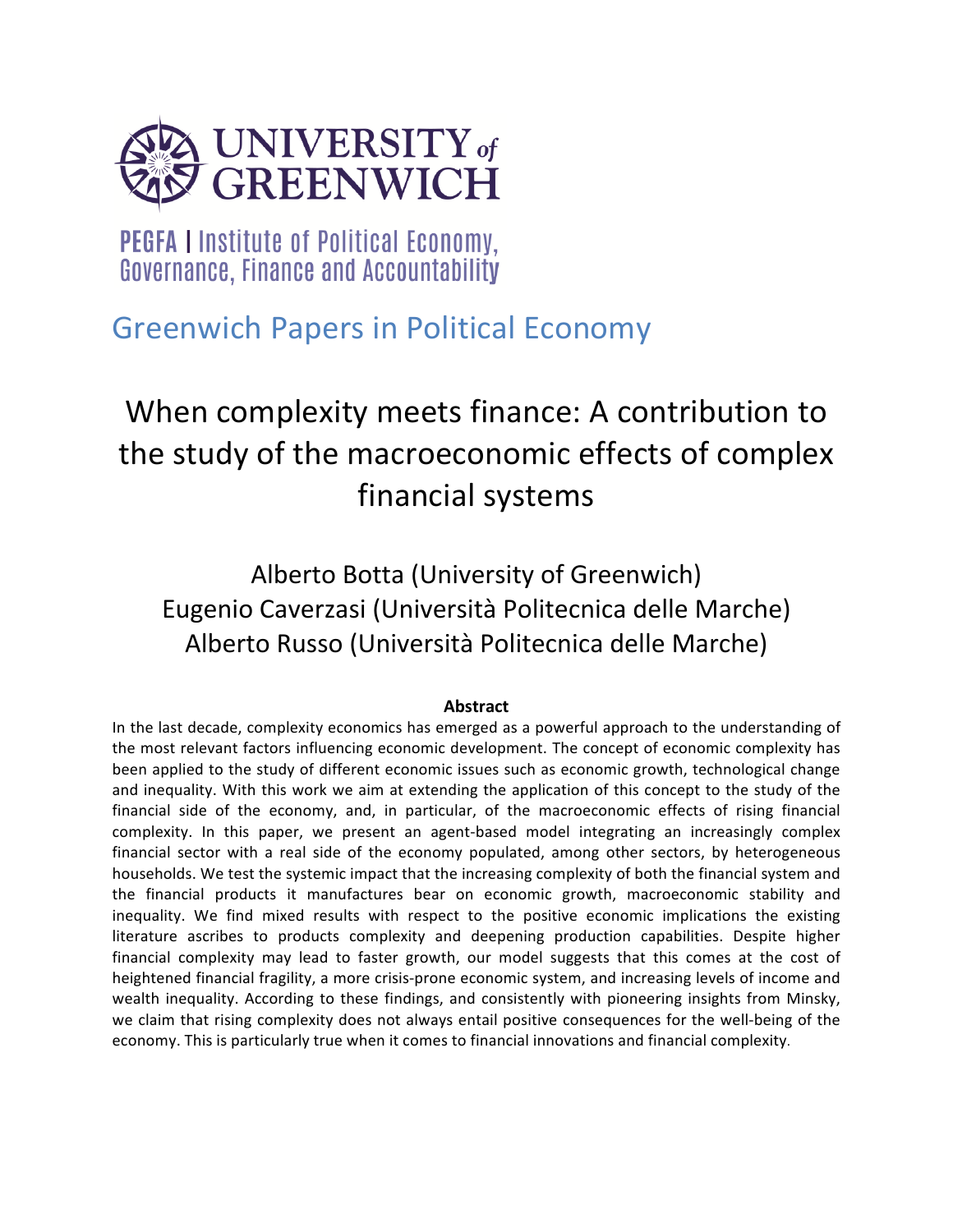Year: 2019

No: GPERC70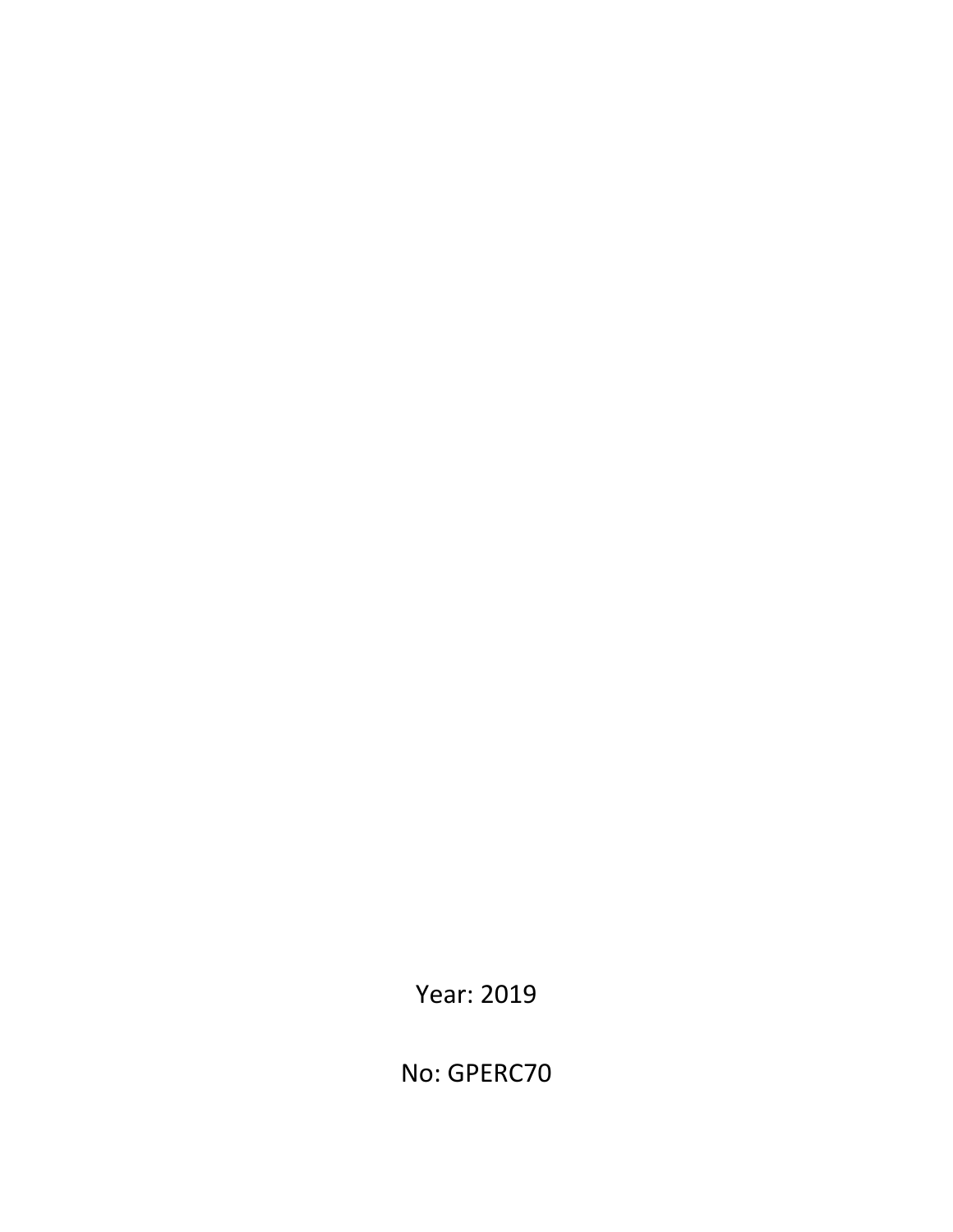**Keywords:** Commercial papers, collateralised-debt obligations, financial complexity, inequality, agent-based model, stock-flow-consistent model.

## **Acknowledgments:**

Greenwich Papers in Political Economy are intended to make results of research at the University of Greenwich available to other researchers in preliminary form for discussion and suggestions for revision before publication. We are grateful to Professor Alessia Lo Turco for her valuable comments to previous versions of our work.

## **Corresponding authors:**

Alberto Botta, University of Greenwich, Old Royal Naval College, Park Row, SE10 9SL, London (UK). Email: a.botta@greenwich.ac.uk.

Eugenio Caverzasi, Università Politecnica delle Marche, Piazzale Martelli 8, 60121, Ancona (Italy). Email: eu.caver@gmail.com.

Alberto Russo, Università Politecnica delle Marche, Piazzale Martelli 8, 60121, Ancona (Italy). Email: alberto.russo@univpm.it.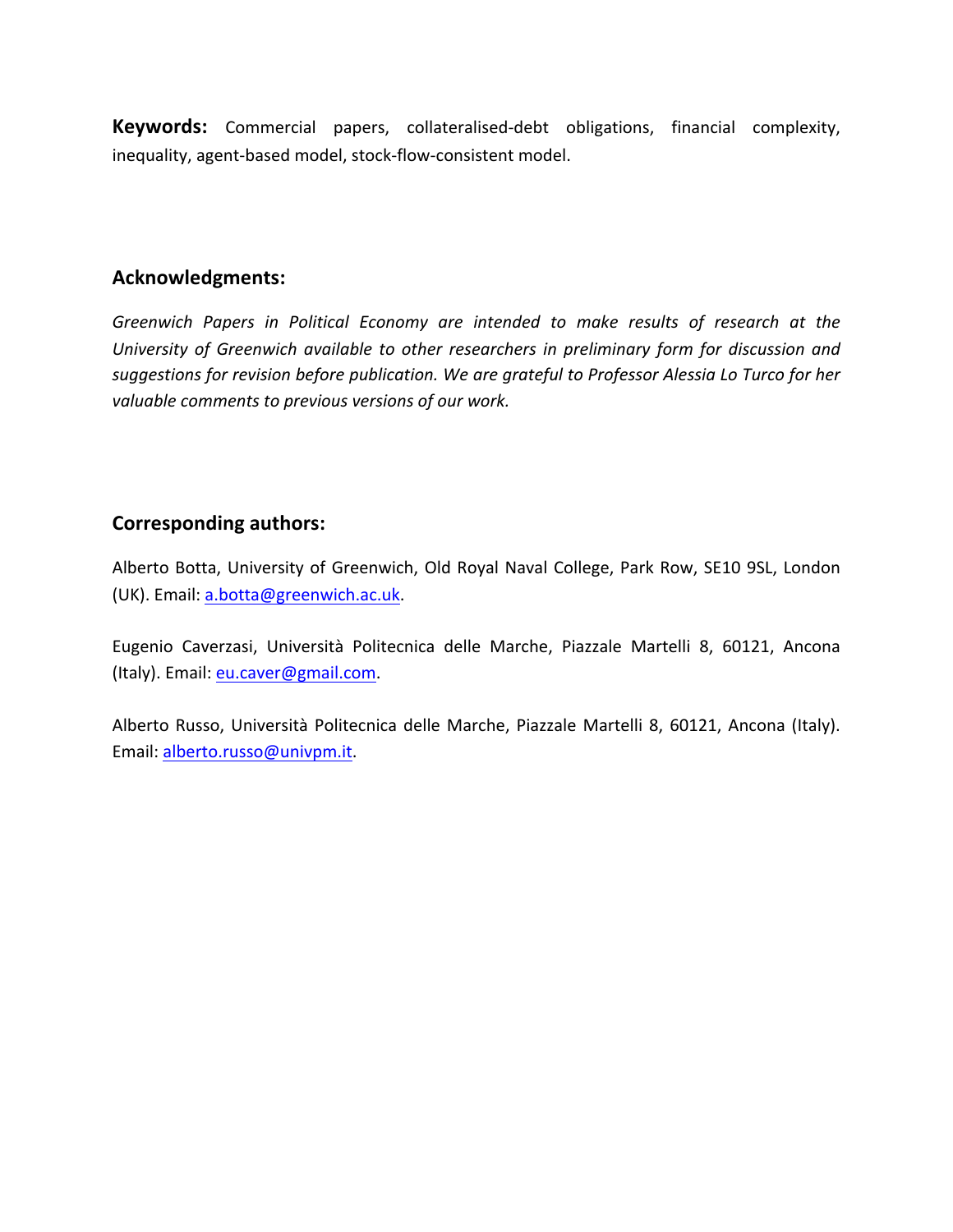## When complexity meets finance: A contribution to the study of the macroeconomic effects of complex financial systems

Alberto Botta (University of Greenwich) Eugenio Caverzasi (Universit`a Politecnica delle Marche)

> Alberto Russo<sup>∗</sup> (Universit`a Politecnica delle Marche)

> > February 28, 2019

#### Abstract

In the last decade, complexity economics has emerged as a powerful approach to the understanding of the most relevant factors influencing economic development. The concept of economic complexity has been applied to the study of different economic issues such as economic growth, technological change and inequality. With this work we aim at extending the application of this concept to the study of the financial side of the economy, and, in particular, of the macroeconomic effects of rising financial complexity. In this paper, we present an agent-based model integrating an increasingly complex financial sector with a real side of the economy populated, among other sectors, by heterogeneous households. We test the systemic impact that the increasing complexity of both the financial system and the financial products it manufactures bear on economic growth, macroeconomic stability and inequality. We find mixed results with respect to the positive economic implications the existing literature ascribes to products complexity and deepening production capabilities. Despite higher financial complexity may lead to faster growth, our model suggests that this comes at the cost of heightened financial fragility, a more crisis-prone economic system, and increasing levels of income and wealth inequality. According to these findings, and consistently with pioneering insights from Minsky, we claim that rising complexity does not always entail positive consequences for the wellbeing of the economy. This is particularly true when it comes to financial innovations and financial complexity.

<sup>∗</sup>Corresponding address: Department of Management, Universit`a Politecnica delle Marche, Piazzale Martelli 8, 60121 Ancona (Italy). E-mail: alberto.russo@univpm.it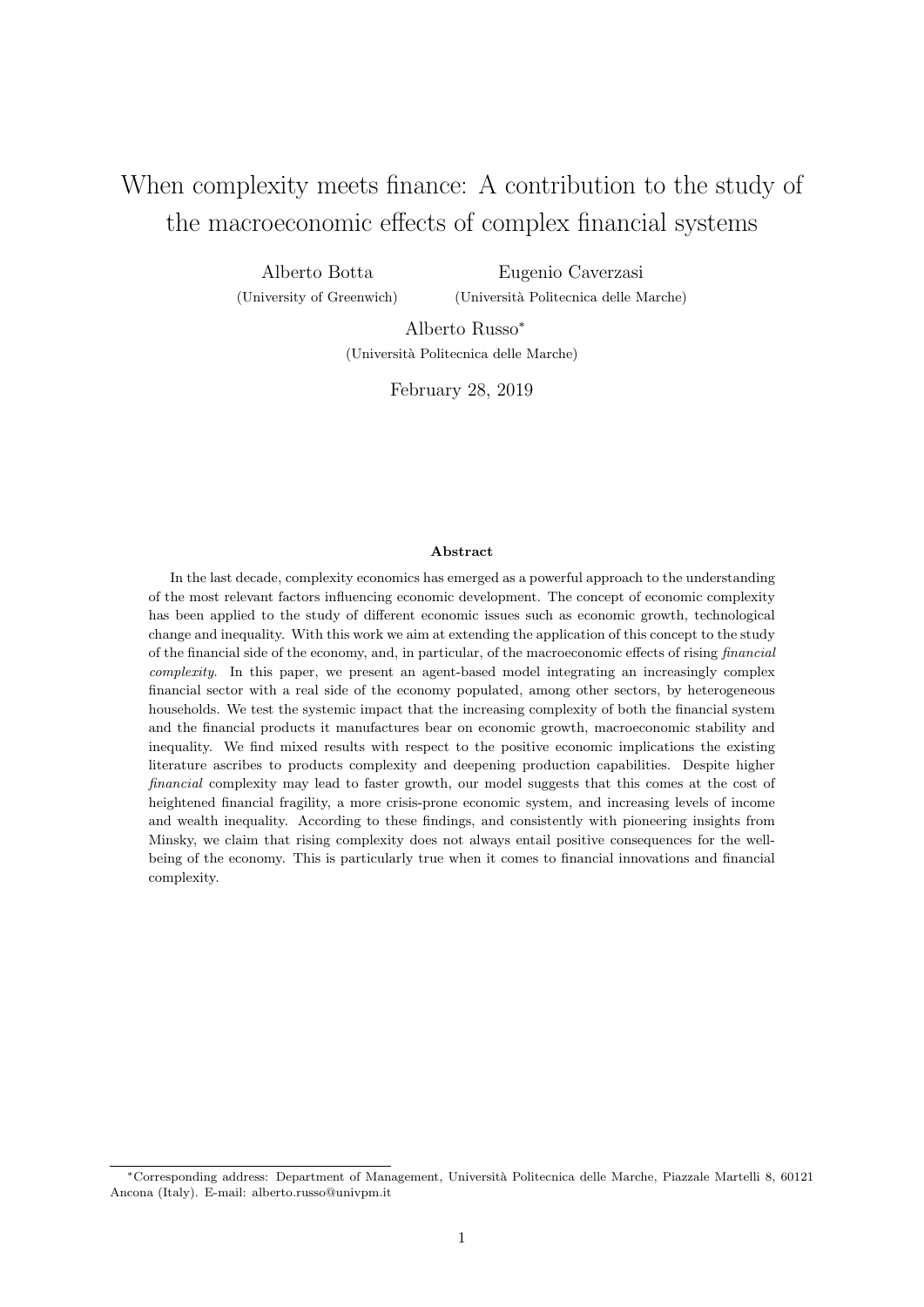## 1 Introduction

Complexity is not a new concept in the economic discipline. This fact notwithstanding, in the last decade it has been recurrently applied to an expanding variety of fields of analysis adopting different meanings and pursuing different goals.

At the origin of the story, complexity came to economics as a new methodology for the study of the evolution of economic system, which could represent an alternative to the standard equilibriumand calculus-centered mainstream approach. In this sense, complexity was mainly conceived as system complexity, i.e., a vision of the economy as a complex set of interactions among heterogeneous agents, which *endogenously* determine the environment they live in and to which they constantly react to by changing, revising and adapting their actions [\(Arthur et al., 1997; Arthur, 2014\)](#page-26-0).

Since mid of the 2000s, thanks to the theoretical and empirical contributions by [Hausmann et al.](#page-27-0) [\(2007\)](#page-27-0), [Hidalgo and Hausmann](#page-27-0) [\(2009\)](#page-27-0), and [Felipe et al.](#page-26-0) [\(2012\)](#page-26-0), complexity has been also adopted with the meaning of product, production or, more broadly, economic complexity. In this context, complexity stands for set of technological knowledge and capabilities, as well as organization and managerial competencies through which different countries may develop different productive systems and, as a consequence, give rise to different development trajectories.

After the outbreak of the 2007-2008 worldwide financial crisis, the concepts of system complexity as well as *financial* product complexity have been largely applied to the study of modern financial systems with the purpose of better understanding the origin and development of the financial crisis itself. On the one hand, economists have started to apply the main pillars of system complexity theory to the study of financial systems in order to stress how boom-and bust cycles, tipping points, and contagion phenomena may emanate from the interaction between heterogeneous agents in complex financial networks, as well as from the positive (hence destabilizing) endogenous feedbacks that such interactions may give rise [\(Battiston et al., 2016\)](#page-26-0). On the other hand, an expanding body of literature has put emphasis on the increasing complexity of some financial products, namely securitized assets such as asset-backed securities and collateralized debt obligations, as a relevant source of rising riskiness, both at the level of the single (underlying) asset, as well as of the system as a whole [\(Furfine, 2012; Ghent et al., 2017\)](#page-26-0).

In this paper, we connect and create a bridge between these three strands of literature by analyzing the macroeconomic implications of increasing financial complexity. We first run a parallelism between complexity in the financial system and the more standard notion of product or economic complexity. We capture financial complexity as both the expanding variety of financial instruments through which the financial system provides finance to real-side economic activities (i.e., banks' loans or commercial papers), and the intrinsic complexity of some financial products (i.e. collateralized securities) manufactured by financial institutions at the benefit of final investors. We aim at analyzing the effects that rising financial complexity might bear on the growth performance of the economy, its macroeconomic stability and the level of inequality characterizing income and wealth distribution. Secondly, accordingly with the system complexity approach, we carry out our analysis through a complex agent-based (AB) stock-flow-consitent (SFC) featuring multiple financial sectors and heterogenous households. Consistently with [Arthur](#page-26-0) [\(2014\)](#page-26-0), a central feature of our model is the existence of positive feedbacks in the continuous interactions between heterogeneous households, the productive non-financial sector, and financial institutions giving rise to endogenous boom-and-bust credit cycles.

The results of our computational model suggest that when complexity meets finance, it may bear rather different macroeconomic effects with respect to those ascribed to the more standard phenomenon of product or economic complexity. The existing literature about economic complexity usually identifies it as a relevant positive source of economic progress [\(Hausmann et al., 2007; Hidalgo and Hausmann,](#page-27-0) [2009;](#page-27-0) [Felipe et al., 2012\)](#page-26-0). Our simulations suggest that the macro implications of financial complexity are much more nuanced, to say the least. On the one hand, we find that financial complexity may lead to faster economic growth by allowing financial institutions to extend more resources to both households and real economy firms, which are then enabled to increase both consumption and investment expenditures. On the other hand, better growth records are matched with heightened macroeconomic volatility and, perhaps more relevantly, with a considerably higher tendency to the endogenous generation of large financial shocks. Last but not least, the introduction in financial markets of complex financial products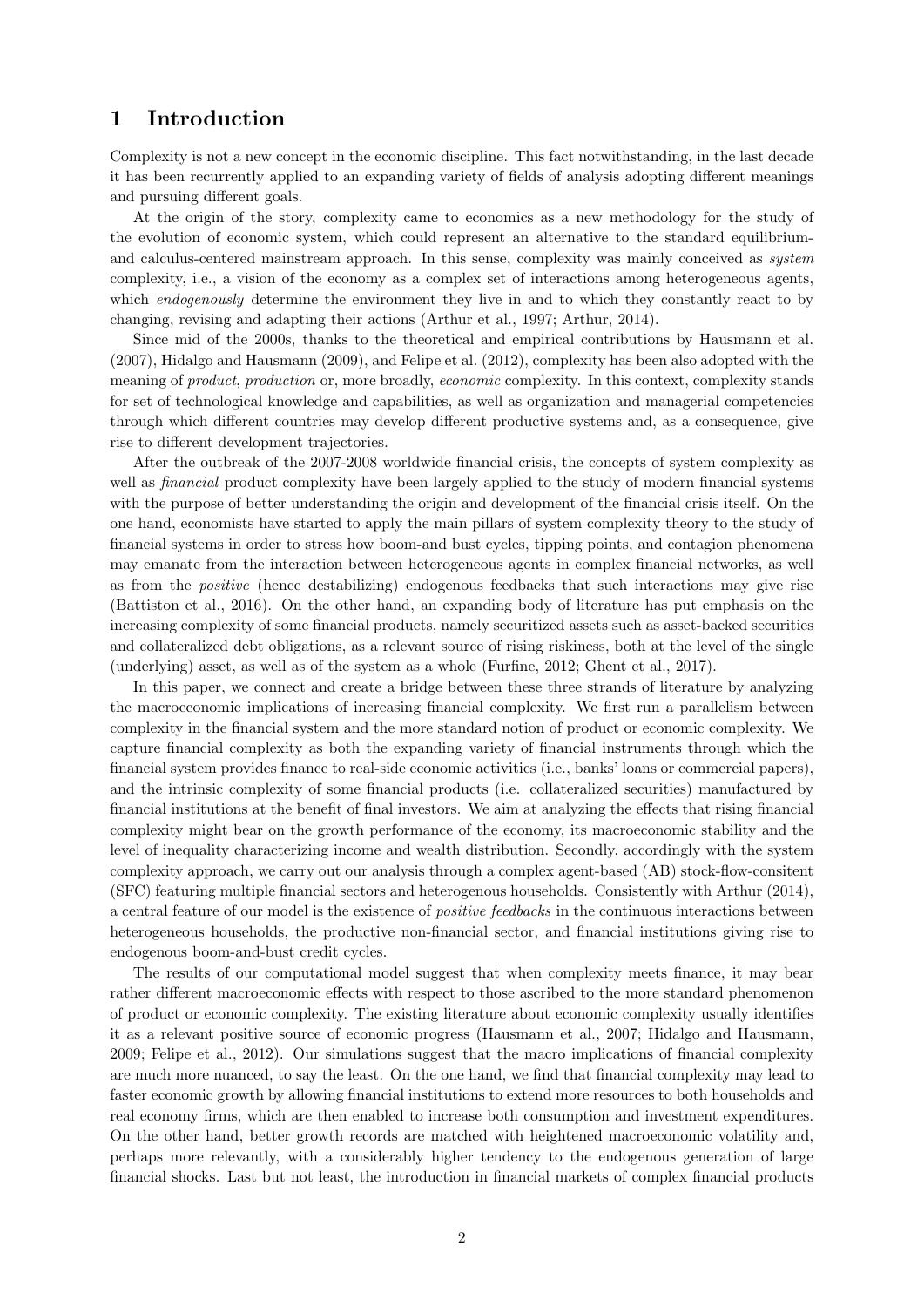<span id="page-5-0"></span>tends to give rise to worsening income and wealth distributions, which in turn seems to stimulate even further the production of such opaque financial commodities in the context of what might be labelled as a rentier-friendly economy. Actually, this finding is completely at odds with the empirical evidence put forward by [Hartmann et al.](#page-27-0) [\(2017\)](#page-27-0) according to which higher degrees of economic complexity (rather than financial complexity) contribute to reduce income inequality.

The paper is organized as follows. Section 2 presents a short review of the existing literature on financial innovation, financial complexity, and its relations with the real-side of the economy. In this section, we also explain how the underlying philosophy to the concept of economic complexity may somehow applied to the financial world. Sections 3 and 4 illustrate the main features and the rationale of our AB-SFC macro model. Section 5 presents the simulation results. Section 6 draws conclusions on the peculiar macroeconomic effects of financial complexity.

## 2 Literature review

The relationship between finance and economic development dates back to Schumpeter's description of the economic development process in capitalist economies. On the one hand, Schumpeter (as well as other evolutionary economists such as Carlota Perez later in his tradition - see [Kregel](#page-27-0) [\(2009\)](#page-27-0)) attributes to innovation initiatives and innovative ideas by entrepreneurs in the real sector of the economy, in manufacturing in particular, the primacy as leading forces behind economic dynamics. On the other hand, however, Schumpeter itself recognizes the fundamental importance of bankers as the economic actors that effectively enable entrepreneurs to carry out "new combinations" (of goods and processes) by extending to them the required financial resources (see [Schumpeter](#page-27-0) [\(1934\)](#page-27-0)). In a way, whilst innovation in the real sector of the economy is the "king" of economic dynamics, finance and banker "is the ephor of the exchange economy" [\(Schumpeter, 1934,](#page-27-0) p.74).<sup>1</sup>

In a series of more recent contributions, [Levine](#page-27-0) [\(1997\)](#page-27-0) and [Levine](#page-27-0) [\(2005\)](#page-27-0) tend to emphasize the role of financial development as independent and autonomous source of economic dynamics regardless of possible first moves in the real side of the economy. According to this view, a more developed financial system, i.e., a financial system capable to intermediate a larger amount of resources between savers and investors via both bank-centered and market-centered mechanisms, may boost growth by improving the monitoring, screening and information-generating functions performed by financial systems, by reducing transaction costs, by providing better hedge against risks, and ultimately by improving the efficient allocation of funds among alternative investment projects. A similar reshuffling of the balance between finance and the real economy, even though in a completely different theoretical framework and with different systemic and policy implications, comes from Minsky. Indeed, from Minsky's own words, "those who finance a Schumpeterian innovator always have novel problems in structuring the financing [so that] two sets of new combinations, in production and in finance, drive the evolution of the economy" [\(Minsky, 1988,](#page-27-0) p.3). And [Kregel](#page-27-0) [\(2009\)](#page-27-0) puts this point even more bluntly by stating that "it is financial innovation in the financial sector that provides the increased financing that allows for the exploration and installation of the new technological paradigm" [\(Kregel, 2009,](#page-27-0) p.205).

There is not a one-to-one matching from Levine-type financial development to Minskyan financial innovation and, ultimately, to financial complexity at the centre of our analysis. Yet, the processes of economic and financial development Levine describes seem to be associated with a change in the structure of finance from a bank-based to a more market-based financial system [\(Demirguc-Kunt and Levine, 1999\)](#page-26-0). Such a change in turn implies institutional innovations (the emergence of institutional investors, pension and hedge funds, money market mutual funds and broaker-and dealers) as well as innovations in terms of new financial products, i.e., issuance of new financial instruments such as certificates of deposit, derivatives, commercial papers, and asset-backed securities. Finally, there are little doubts that these innovations give rise to an increasing degree of complexity characterizing financial systems and financial products.

There are at least two dimensions through which we can detect the increasing complexity of finance, and by which we can somehow show the similarity between our concept of financial complexity and the

<sup>&</sup>lt;sup>1</sup>The "ephor was an elected magistrate of Sparta who exercised supervisory powers over the kings" (see [\(Minsky, 1988,](#page-27-0) p.8)).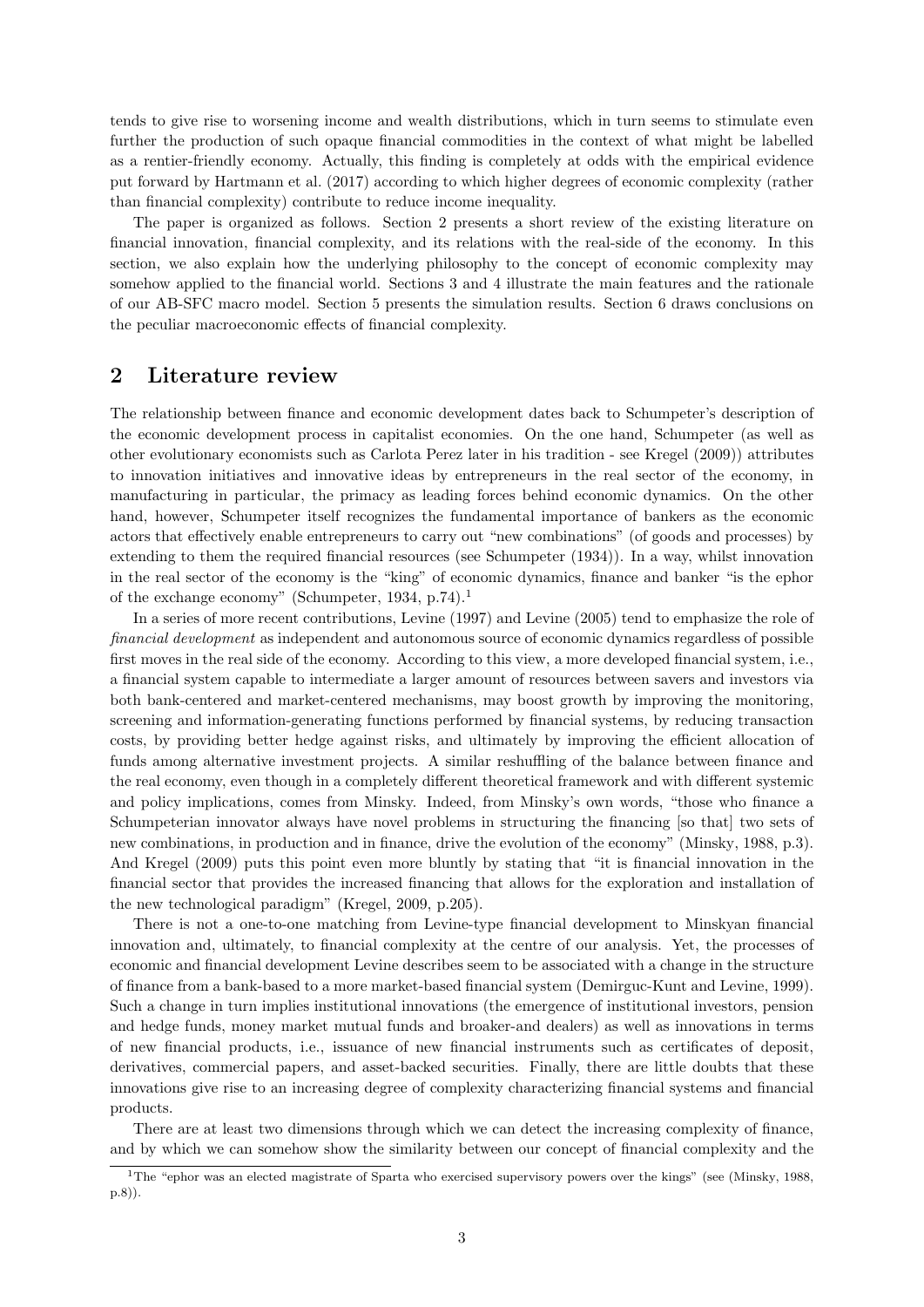concept of economic complexity as it is normally understood.

First, the above-mentioned development of financial systems undoubtedly generated an expansion in the variety of financial products offered by financial institutions to their clients. The introduction of commercial papers and of securitized financial products, i.e. the financial product innovations at the center of our computational analysis, are clear examples of such expanding variety. In the jargon of economic complexity, this may be conceived as a finance version of a more diversified productive system and production space.

Secondly, a possible definition of financial complexity consists in the costs one has to incur in order to search, collect, process and understand all the information needed to evaluate the performance of a given financial product [\(Awrey, 2012\)](#page-26-0). Well: in the case of the securitized products at the centre of the last financial crisis, "even the most (ostensibly) sophisticated counterparties failed to grasp their technical nuances, [and supposedly well-informed] market participants did not fully appreciate how the unique structure of sub-prime mortgages made the MBS and CDOs into which they were repackaged particularly sensitive to volatility in the underlying home prices" [\(Awrey, 2012,](#page-26-0) p.250). Indeed, the production and issuance of such products have been made possible only by recent advances in financial theory, information technology and computer-based computations. And these advances has been in turn achieved only through the astonishing increase in the share of physicists, mathematicians and engineers increasingly employed in the finance industry with respect to other sectors [\(Philippon and Reshef, 2012; Marin and](#page-27-0) [Vona, 2017\)](#page-27-0). From our perspective, such evidence closely resembles the idea, so central in the literature on economic complexity, of (non-financial) products complexity as indicator of the organizational, managerial, institutional and technological capabilities implicitly needed for their production.

An additional factor of complexity, perhaps specific to the case of structured financial products, is worth mentioning. It is more related to the concept of system complexity if not product complexity. Indeed, the returns of complex structured financial products relies upon the performance of potentially a myriad of underlying assets, say loans or tranches of loans to different households and firms. This fact tremendously increases the degree of "disperse interaction" and interconnectedness of the economy. In fact, the financial behavior (i.e., the capacity to meet outstanding payment commitments) of a relatively restricted bunch of agents, say sub-prime borrowers, may affect the decisions and future actions of the much wider set of nodes, i.e., securitizing institutions and/or investors, now involved in "originate-anddistribute" networks with respect to what is usual in the traditional "originate-and-hold" scheme.<sup>2</sup>

Given the similarity between the concept of economic/product complexity and the concept of financial complexity just discussed, it is worth wondering whether similarities persist even as to their economywide implications. More specifically, a higher degree of economic complexity is usually seen as indicator of more advanced economic development and predictor of brighter economic opportunities in the future. Can we attribute these same positive features to increasing financial complexity?

The mainstream literature on financial development would likely provide a positive answer. For instance, this is the case of [Levine](#page-27-0) [\(1997\)](#page-27-0) when he stresses the positive effects on economic growth of international financial liberalization, enabling foreign banks to introduce a larger variety of financial products such as commercial papers in hosting countries. A similar conclusion might be drawn from the fact that commercial papers represented a cheaper and counter-cyclical source of finance (with respect to banks' loans) for those non-financial firms that managed to enter the commercial papers market [\(Calomiris et al., 1995\)](#page-26-0).

As far as complex structured financial products are concerned, they were originally meant as useful financial instruments enhancing financial intermediation and, hence, supporting economic growth. The creation of large secondary market for mortgage-backed securities, for instance, was considered as a powerful vehicle for allowing mortgage originators to extend mortgages even to credit-constrained households, traditionally cut off from credit circuits. This would have in turn fostered (US) home ownership and the expansion of the housing sector. By the same vein, massive issuance of securities backed by a variety of

<sup>2</sup>The expression "originate-and-distribute" refers to a financial system in which assets generated by financial institutions (mainly banks) via the concession of credit were kept on the balance sheets of the originating institutions. Accordingly, they monitored with care the extension of new loans and, at the same time, were tightly monitored by monetary authorities [\(Dymski, 2010\)](#page-26-0). In the more recent "originate-and-distribute" scheme, original assets, and the corresponding risks, are transferred to a multitude of actors, with the effect of giving rise to a much looser screening of borrowers' riskiness and a much more dispersive (and hard to control) network of financially interconnected actors.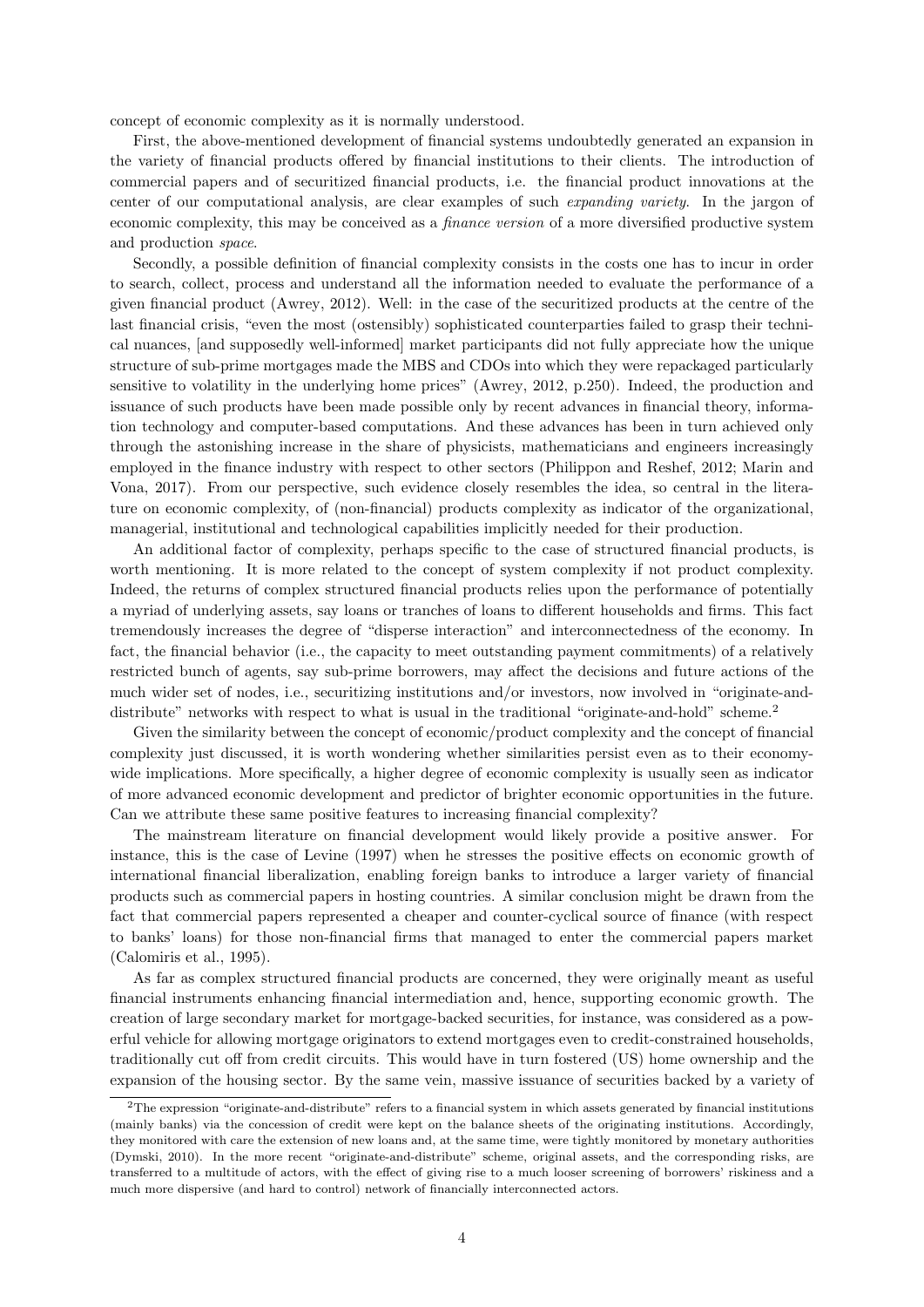<span id="page-7-0"></span>loans such as home-equity loans, car loans, student loans and credit card receivables<sup>3</sup> might have helped to support consumption and allow for the emergence of a finance-led consumption-centered growth regime  $(Bover, 2010).<sup>4</sup>$ 

The outbreak of the last financial crisis has severely shacked the above belief in the virtues of financial innovations and of the connected complexity. At a micro level, economists questioned the alleged high degree of safety characterizing complex asset-backed securities. Indeed, structured financial products turned out to be much more exposed to systemic risks than thought before [\(Coval et al., 2009;](#page-26-0) [Gorton,](#page-27-0) [2010\)](#page-27-0). And their high degree of complexity and opaqueness actually turned out as voluntary outcomes of asset-backed securities and CDOs producers' production techniques aimed at exploiting asymmetric information, and hidden mismatch between (effective) returns and risk, resulting in higher mark-ups [\(Furfine, 2012; Celerier and Vallee, 2017; Ghent et al., 2017\)](#page-26-0). In a similar vein, the common perception of commercial papers as liquid, reliable and (almost) risk-free financial instruments providing (financial and non-financial) corporations with cheap external funds twisted. This is particularly true for *asset*backed commercial papers mostly issued by financial institutions, due to the newly-settled mistrust in the complex underlying assets (say mortgage-backed securities). But the same could be said for simple commercial papers directly or indirectly (i.e., via the intermediation of financial subsidiaries) by large non-financial corporations, which, in the wake of the crisis, had to divert to other long-term much more expensive forms of external finance [\(Kacperczyk and Schnabl, 2010\)](#page-27-0).

From a more structural and macroeconomic perspective, i.e., the focus of this paper, the financial crisis sparked concerns about the fragility of the macroeconomic regime that the above financial products and the connected financial complexity gave rise to. A regime which was mainly based on high consumption expenditures carried out by increasingly indebted households in the context of increasingly unequal economies [\(Boyer, 2010;](#page-26-0) [Russo et al., 2016;](#page-27-0) [Botta, Caverzasi and Tori, 2018; Caverzasi et al., 2018\)](#page-26-0). On the other hand, the crisis confirmed the original Minsky's conviction that financial innovations play a fundamental destabilizing role and can lead to boom-and-bust dynamics out of period of relative tranquility, so that "explosive business cycles rather than steady growth is likely to be the normal result of the financing process" [\(Minsky, 1988,](#page-27-0) p.11). On the other hand, it also casted doubts on the long-run "dynamic efficiency" of a modern economy dominated by "money managers", i.e., large institutional investors, hedge and pension funds, money market mutual funds, whose demand for maximum returns at minimum risk structured financial products and commercial papers were meant to cater.

As said before, in this paper we do not focus on potentially non-linear long-run relationship between recent financial developments, financial complexity and economic growth, which has been recently pointed by a series of complementary contributions (see [Cecchetti and Kharroubi](#page-26-0) [\(2012\)](#page-26-0); [Law and Singh](#page-27-0) [\(2014\)](#page-27-0); [Arcand et al.](#page-26-0) [\(2015\)](#page-26-0)). We rather put our attention on the pure macroeconomic regime that, in a demanddriven economy, can emerge from the production of increasingly complex financial products and from the development of an increasingly complex financial system. In sections 3 and 4 below, we provide a detailed description of the main features of our model.

## 3 The model

We propose a hybrid AB-SFC model with all sectors at the aggregate level but the households sector. This methodology preserves the main advantages of both approaches [\(Caverzasi and Russo, 2018\)](#page-26-0). In a nutshell, the AB approach allows to analyse the emergence of macroeconomic phenomena from the interaction of heterogeneous agents at the micro level. The rigorous macro accounting structure inherited from SFC models [\(Godley and Lavoie, 2007;](#page-27-0) [Caverzasi and Godin, 2014\)](#page-26-0) ensures that all inter-sectoral flows and feedbacks are accounted for. We limit heterogeneity to the households sector only in order to make the interpretation of the results much clearer than in full-fledge AB models, but we maintain the network complexity ensuing from the structured financial products considered in this model.

<sup>3</sup>According to [Awrey](#page-26-0) [\(2012\)](#page-26-0), between 1985 and 2011 the stock of non mortgage-related asset-backed securities astonishingly increased by 1800 percent.

<sup>4</sup>Consistently with this logic, [Hoffmann and Nitschka](#page-27-0) [\(2012\)](#page-27-0) note that the international commercialization of mortgage asset-backed securities positively contributed to smooth domestic credit cycles and consumption volatility associated to shocks.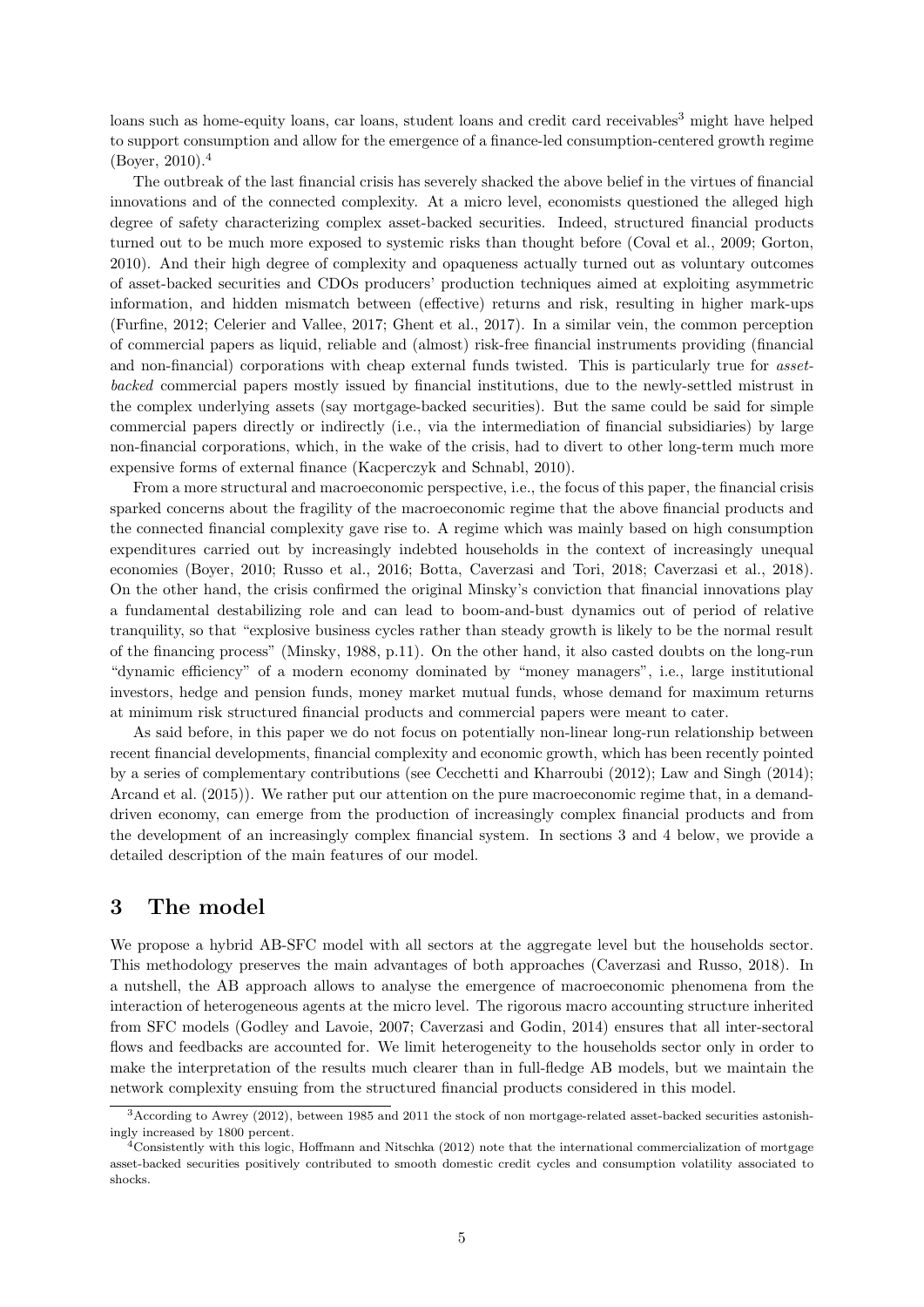The model builds on [Botta, Caverzasi, Russo, Gallegati and Stiglitz](#page-26-0) [\(2018\)](#page-26-0) and aims at representing the development of the financial system. As discussed in Section 2, this evolution is portrayed as a fourstage process. We model the increase in financial complexity as both the rise in the number of financial assets and institutions, as well as the increasing sophistication of financial instruments (see Appendix A).

We start with a closed economy composed of five sectors ( $stage 1$ ): a collection of N heterogeneous households, and four aggregate sectors, namely non-financial firms (NFFs), commercial banks (CBs), investment funds (i.e. non-bank financial intermediaries - IF henceforth), and the government. This stage is characterized by a rather underdeveloped financial system. The only external source of funds for NFFs are CBs' loans, while government's bonds are the only financial asset available for investment funds, besides banks' deposits.

In stage 2, the financial market evolves. NFFs have direct access to the financial market and issue commercial papers, which represent a cheaper source of funds with respect to CBs' loans and allow them to circumvent possible banks' credit rationing.

Stage 3 reproduces a developed financial system. Structured financial products come into play. A new financial sector – Special Purpose Vehicles (SPV) – emerges and allows CBs to move a portion of their loans out of their balance sheet. Loans will then be transformed into collateralized debt obligations (CDOs) and eventually sold on demand to IFs.

Finally, in *stage 4* commercial papers disappear and the financial system specializes in structured financial products. All the sectors of our economy but the government are directly involved in the process that leads to the production and allocation of CDOs. Just as in the real world, in our model the securitization of loans determine a disperse interaction between a multitude of different borrowers and financial investors.

Each of the various financial institutions has different characteristics and plays a different role in the economy.

- The *commercial banks* sector creates (credit-)money in the form of deposits by issuing loans to households or NFFs, and buys all the government bonds not purchased by IFs. CBs apply a specific interest rate to each individual household and to NFFs according to each borrower's creditworthiness. This, coupled with considerations on its own financial stability, may lead banks to ration credit. In stages 3 and 4, CBs pass the interests collected on the securitized loans and profits in the form of dividends to IFs.
- IFs represent non-banking financial intermediaries which collect funds from households by issuing IFs' shares. IFs allocate collected funds among the financial assets available in each stage of financial development. At stage 1, IFs make a portfolio choice between government bonds and banks' deposit only. In stage 2, we introduce commercial papers, whilst in stage 3 also CDOs are available as additional investment options. In stage 4, commercial papers are called off. Returns on financial assets are entirely transferred to the owners of IFs' shares.
- We add  $SPVs$  to the economy in stages 3 and 4. They play the very specific role of performing the securitization process and transforming financial inputs into more complex financial assets [\(Caverzasi and Russo, 2018\)](#page-26-0). SPVs buy loans from CBs and transform them into CDOs. SPVs perform a rather passive role, as they issue on demand the CDOs requested by the financial market, and obtain from CBs, still on demand, the loans needed as input for the production of structured securities. SPVs pass all cash flows on securitized loans to the buyers of CDOs, namely IFs.

To better capture the impacts of the evolution of the financial sector on the economy, the real side of our model is kept rather simple. NFFs produce a homogenous good used for both consumption and investment purposes. Investment in real capital and the desired level of deposits are financed primarily through retained profits and, whenever these are not enough, through external financing, i.e., banks' loans or issuance of commercial papers (in stages 2 and 3). In the event of banks' credit rationing, or insufficient demand for commercial papers, NFFs may need to diminish deposits in order to meet their financial or investment needs.

Households have two sources of income: (i) labor income (*i.e.*, wages); (ii) financial income, i.e., returns on IFs' shares. Moreover, they can meet their desired levels of consumption and financial accumulation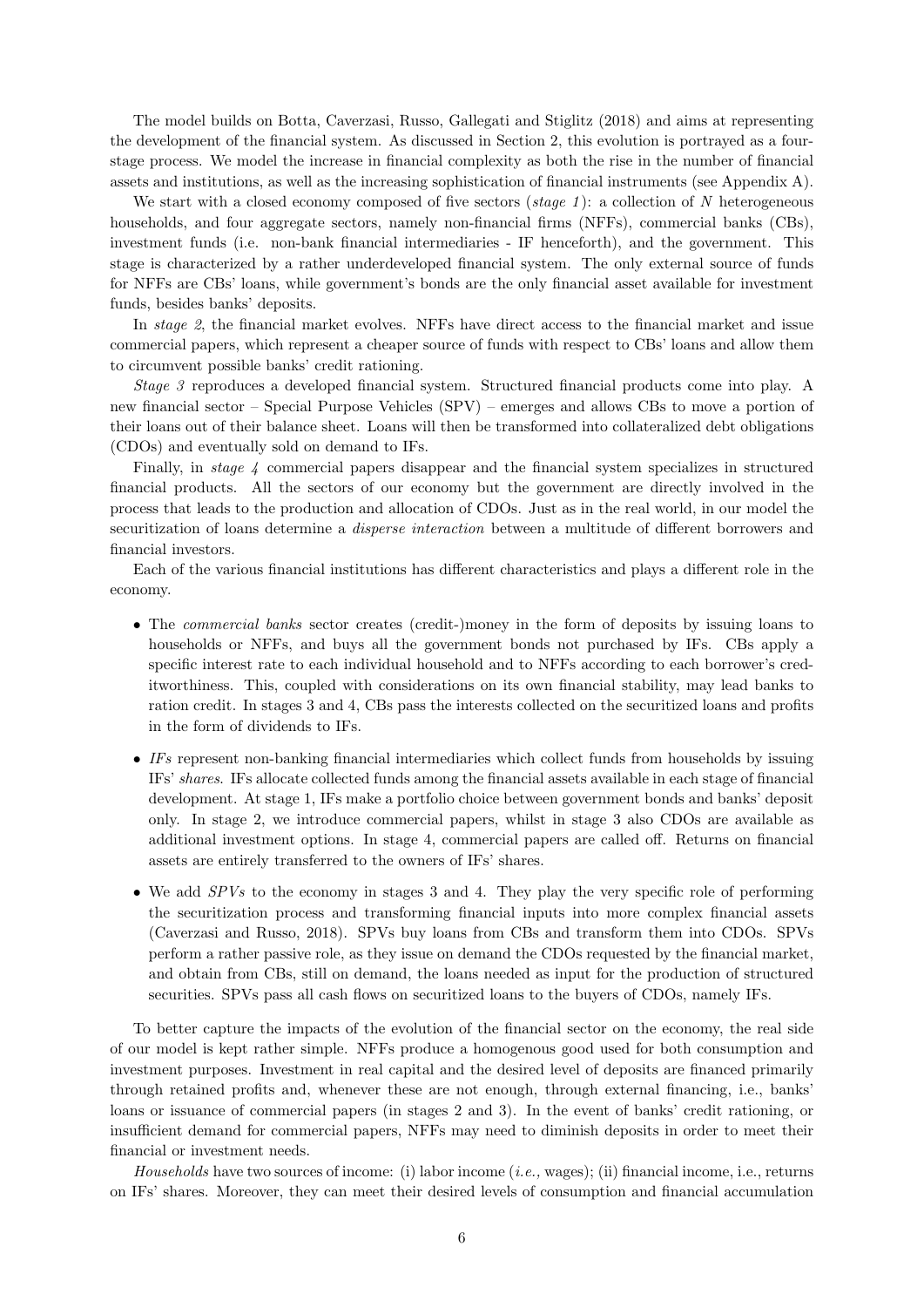by applying for loans to CBs. If credit is rationed, households revise their decisions, starting from assets holding down to effective consumption.

Finally, the government sector issues bonds, bought by CBs and IFs, to finance outlays not covered by the tax revenues.

#### 3.1 The sequence of events

The timeline of events in each of the  $T$  simulation periods is the following:

- 1 Households receive their labor income and pay taxes on wage.
- 2.1 Financial payments: returns on non-structured financial assets (i.e., interests on government bonds, interests on households' and NFFs' loans) are paid; CBs' profits are transferred to IFs.
- 2.2 Returns on commercial papers are paid by NFFs to IFs (in stages 2 and 3).
- 2.3 Interests on securitized loans pass from CBs to IFs via SPVs in order to remunerate CDOs' holders (from Stage 3).
	- 3 IFs compute returns on their assets to remunerate holders of IFs' shares. Non performing loans due to households missing payment commitments diminish returns on CDOs and, consequently, on IFs' shares.
	- 4 Households make consumption and savings decisions.
	- 5 If needed, households apply for loans to CBs.
	- 6 CBs decide whether to accomodate households' demand for loans.
	- 7 In case of credit rationing, households revise their decisions.
	- 8 The government implements spending decisions.
	- 9 NFFs define investments in real capital and the desired level of deposits.
- 10 If retained profit do not fully cover their decisions, NFFs increase their liabilities by applying for loans to CBs or, in stages 2 and 3, by issuing commercial papers.
- 11 CBs decide whether to fully accomodate NFFs' demand for loans.
- 12 In case of credit rationing, NFFs revise their decisions, scaling down their stock of deposits.
- 13 The government finances its deficit by issuing public bonds.
- 14 IFs perform their portfolio choice, allocating collected funds among government bonds, deposits, commercial papers (stages 2 and 3), and CDOs (stage 3 and 4).
- 15 CBs buy all bonds not purchased by IFs.

## 4 Behavioral equations

Let's now move to the description of agents' and sectors' behavioral equations. Due to space constraints, here we present only the main equations of the model. See Appendix B for a complete list. The following notations apply through all the model: the suffices  $i$  and  $t$  define individual households and the simulation period, respectively.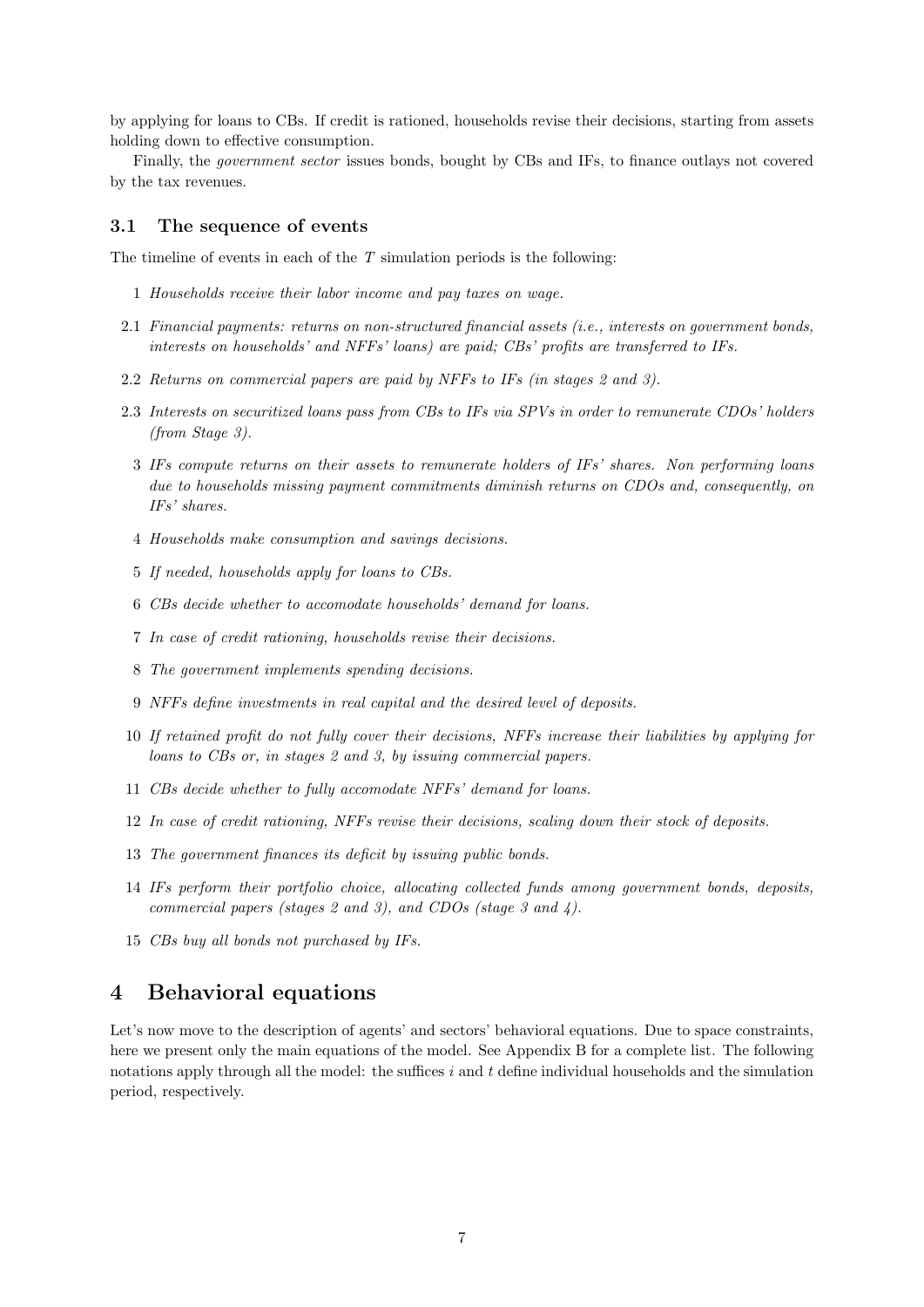#### 4.1 Commercial Banks

CBs make two key decisions. First, they set households' and NFFs-specific interest rates on conceded loans. Second, based on borrowers' creditworthiness, they decide whether to ration credit. These decisions can be conceived as a three-step process.

First, the expected specific interest rate for each individual household and for NFFs applying for loans is computed as a mark-up on previous period bond rate  $i_{t-1}^B$ . Unlike individual households, the NFFs sector may be subjected to partial credit rationing only. We therefore assume the expected and actual interest rates to coincide for the NFFs sector.

$$
E[r_{i,t}^h] = i_{t-1}^B + i_{t-1}^B \frac{Lh_{i,t-1} + \Delta Lh_{i,t}^*}{yn_{i,t}}
$$
\n
$$
(1)
$$

$$
E[r_t^f] = r_t^f = i_{t-1}^B + i_{t-1}^B \frac{Lf_{t-1} + \Delta L f_t^*}{P f_t}
$$
\n<sup>(2)</sup>

Equations (1) and (2) tell us that the higher the ratio of the 'notional' (i.e. assuming the loan  $\Delta L^*$ being granted) level of indebtedness over, respectively, net households' income and NFFs' revenues, the higher the mark-up.  $yn_{i,t}$  stands for net households' income as given by the net wage  $(w_{i,t} - tax_{i,t}^w)$  plus the returns on (IFs') share holding  $(r^{sh}SH_{i,t})$ .  $Pf_t$  represents NFFs' revenues.

Second, CBs compute notional borrowers' debt service ratios:

$$
mh_{i,t}^* = E[r_{i,t}^h] \frac{Lh_{i,t-1} + \Delta Lh_{i,t}^*}{y d_{i,t}}
$$
\n
$$
(3)
$$

$$
mf_{i,t}^{*} = E[r_{i,t}^{f}] \frac{Lf_{i,t-1} + \Delta L f_{i,t}^{*}}{P f_{t}}
$$
\n
$$
(4)
$$

Third, CBs compare notional debt service ratios with the endogenous threshold  $\psi_t$ , which is inversely related to CBs' financial soundness as measured by the distance of CBs' leverage from Basel-type capital requirements  $(\overline{k})$ . In Equation (5),  $\omega$  is an exogenous parameter influencing CBs sensitivity to balance sheet's conditions, whilst  $\bar{\psi}$  is the exogenous maximum acceptable level of debt service ratio. The higher CBs financial fragility, the more CBs will be hesitant to securing new loans. Equation (6) represents our proxy for CBs leverage, here measured as safe assets (i.e., government bonds) over CBs' total assets at stages 1 and 2. Equation (7), where z is the quota of securitized loans, refers to stages 3 and 4.

$$
\psi_t = \max\left(\bar{\psi}, \quad \bar{\psi} + \omega(k_{t-1} - \overline{k})\right) \tag{5}
$$

$$
k_{B,t} = \frac{B_{B,t}}{[L_t + B_{B,t}]}
$$
 (6)

$$
k_{B,t} = \frac{B_{B,t}}{[(1 - z_t)L_t + B_{B,t}]}
$$
\n(7)

It is self-evident how higher levels of z are associated with less prudent behaviors, and may therefore ease credit supply and the concession of riskier loans. Whenever m exceeds  $\psi$ , credit rationing takes place. In the case of individual households, this leads to a complete refusal of the loan. In the case of the NFFs sector, rationing is partial and the loan eventually granted  $(\Delta L f)$  is diminished until  $mf_{i,t}^*$  equates  $\psi$ .

Next to their role of credit provider for the private sector, CBs purchase government bonds not bought by IFs. They finally pass all their profits to IFs. Both these behaviors are better described in the next section.

#### 4.2 Investment Funds

IFs intermediate between households and financial markets. Their portfolio choices change significantly between the different stages of financial development, as their options increase with the complexity of the financial sector.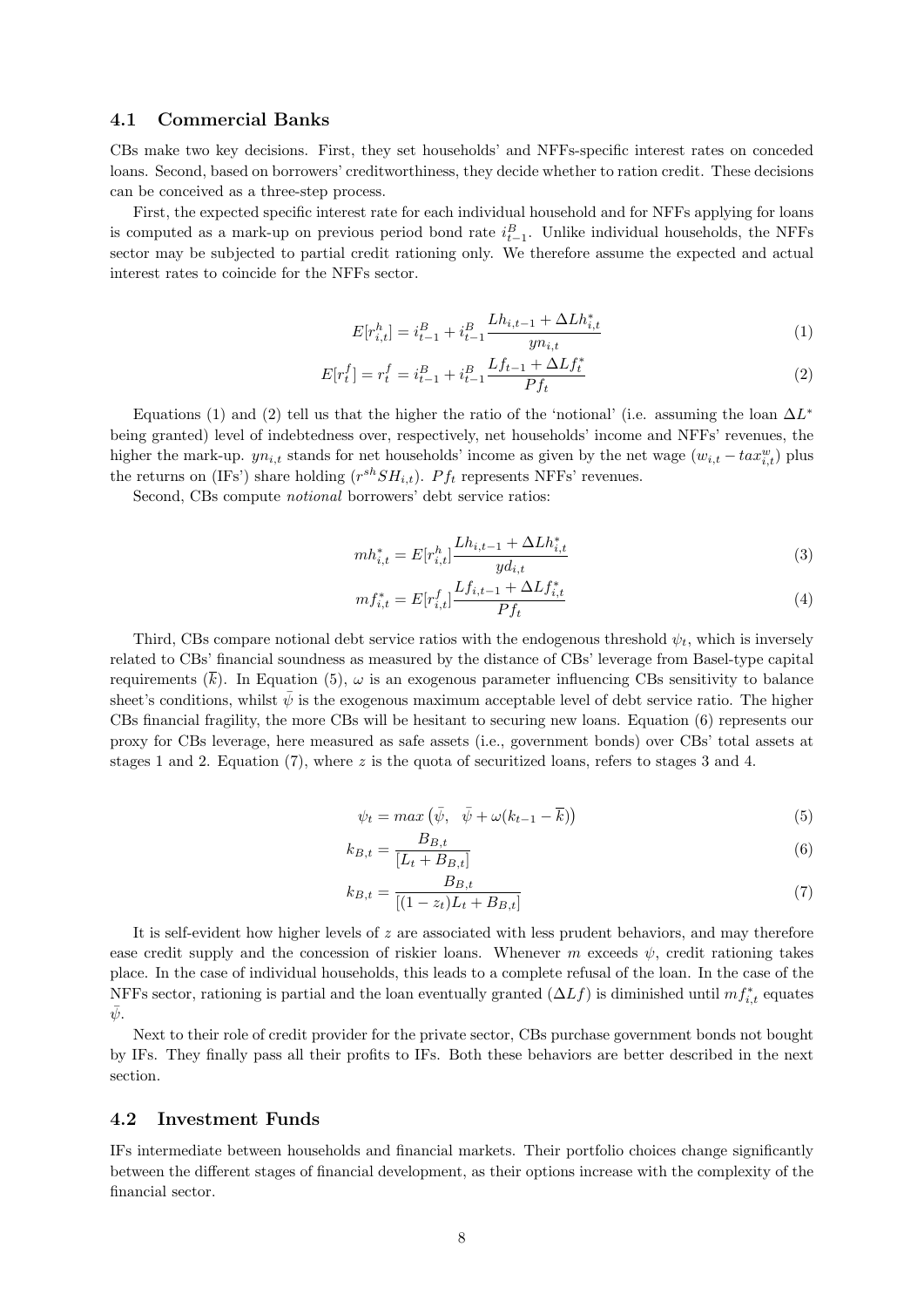In stage 1, IFs update the demand for government bonds following an adaptive rule based on the observed year-to-year difference in bonds' yields, allocating the remaining funds to deposits. In our model, government bonds represent a safe asset. Bonds' yields stand as a premium for their lower liquidity with respect to CBs deposits. Liquidity is relevant to IFs insofar as it might protect them from the risk of a liquidity crisis may rentier households want to redeem a significant part of IFs' shares.

$$
q_{if,t}^b = \min\left\{0.1, q_{if,t-1}^b[1 - \beta(i_{t-1}^B - i_t^B)]\right\}
$$
\n(8)

$$
D_{IF,t} = (1 - q_{if,t}^b)SH
$$
\n
$$
(9)
$$

Equation (8) tells us that the higher the return on public bonds with respect to the previous period, the more IFs will increase their demand for bonds. Moreover, the share of collected funds allocated to government bonds cannot be less than 10% of total IFs' assets. This is to capture the effects of regulatory constraints about portfolio compositions different kinds of financial intermediaries have to comply with. Parameter  $\beta$  represents the sensitivity with respect to this inter-temporal spread. The remaining funds are allocated to deposits (Equation (10)).

In stage 2, things get slightly more complex with the introduction of commercial papers, i.e., a riskier and more remunerative portfolio choice with respect to public bonds.

$$
D_{IF,t} = \sigma S H_t \tag{10}
$$

$$
B_{IF,t}^D = q_{if,t}^b S H_t (1 - \sigma) \tag{11}
$$

$$
q_{if,t}^b = \min\left\{0.1, q_{if,t-1}^b[1-\beta[(r_{cp} - i_t^B) - (r_{cp,t-1} - i_{t-1}^B)]\right\}
$$
(12)

$$
CP_{IF,t}^D = SH_t - D_{IF,t} - B_{IF,t}^D \tag{13}
$$

In this stage, the stock of deposits is set as a fix amount  $\sigma$  of collected funds (Equation (10)). The share of remaining funds invested in government bonds varies with the change in their relative remunerativeness. Equation (12) differs from Equation (8) as the year-to-year change in the return on bonds is now compared with the change in the return on commercial papers  $(r_{cp})$ . Equation (15) defines the demand for commercial papers. If NFFs issue less commercial papers than IFs demand, IFs' deposits act as buffer stock.

In Stage 3, a further step is added to IFs' portfolio choice by introducing structured financial products, i.e., CDOs.

$$
q_{if,t}^b = \min\left\{0.1, q_{if,t-1}^b[1-\beta[(rr-i_t^B)-(rr-i_{t-1}^B)]\right\}
$$
\n(14)

$$
CP_{IF,t}^D = SH_t - D_{IF,t} - B_{IF,t}^D \tag{15}
$$

At this stage, IFs compare the return on government bonds to a weighted average  $(rr)$  of the returns on risky assets, i.e., commercial papers and CDOs (Equation (16)). The quota of the demand for risky assets  $(RA^D)$  allocated to CDOs increases together with their relative remunerativeness, as shown in Equation (18).

$$
CDO_{if,t}^{D} = (SH - D_{IF,t} - )min\{0.1, q_{if,t-1}^{b}[1 - \beta[(rr - i_t^B) - (rr_{t-1} - i_{t-1}^B)]\}
$$
(16)

$$
RA_{IF,t}^D = SH_t - D_{IF,t} - B_{IF,t}^D \tag{17}
$$

$$
CDO^{D} = RA^{D} * \frac{r_t^{cdo}}{r_t^{cdo} + r_t^{cp}}
$$
\n
$$
\tag{18}
$$

#### 4.3 Special Purpose Vehicles

SPVs appear in our economy at Stage 3. Equation [\(19\)](#page-12-0) shows that the demand for CDOs by IFs drives the portion  $(z_t)$  of heterogenous households' and NFFs' debt SPVs will buy from CBs in order to produce CDOs.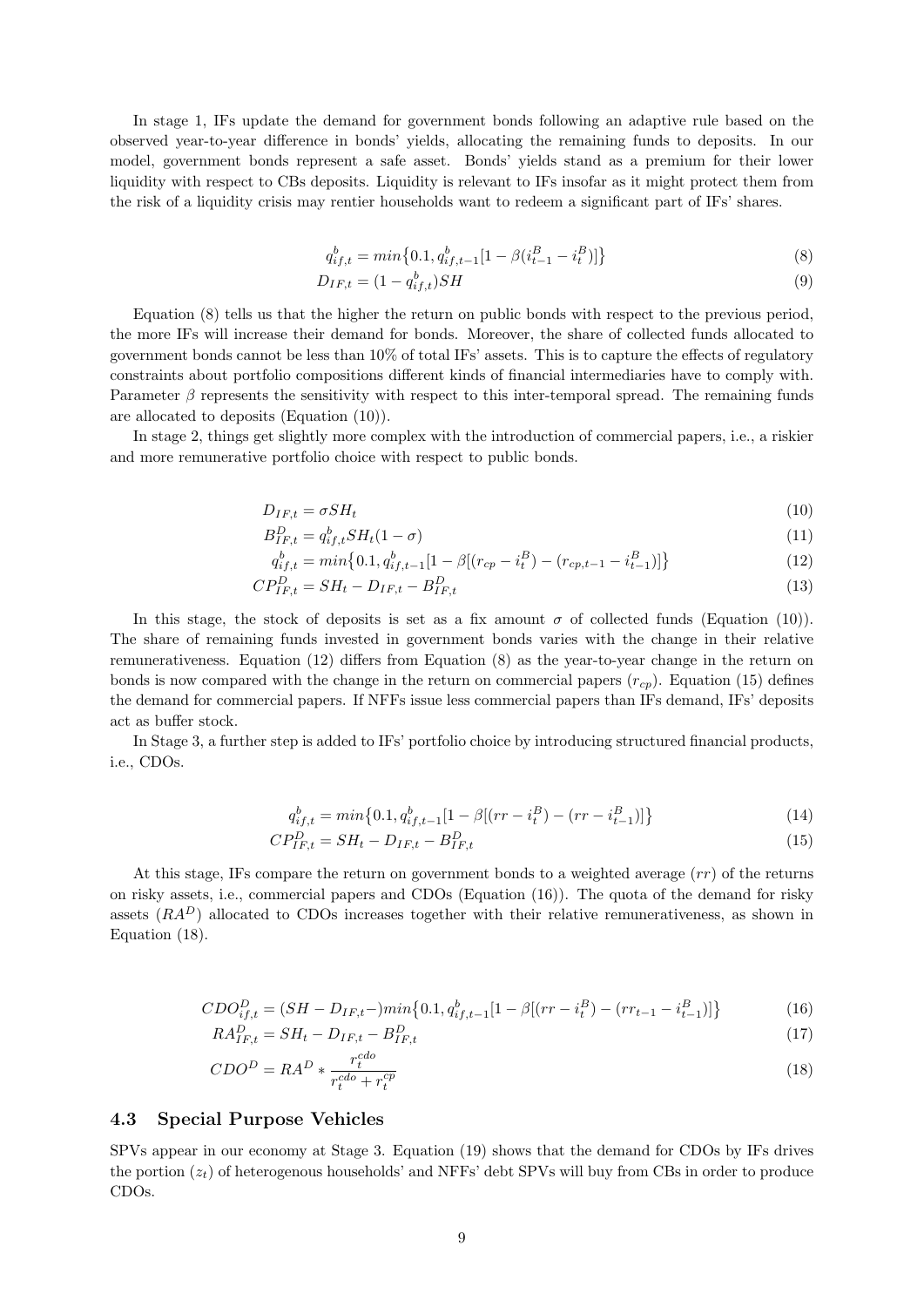$$
z_t \sum_{i=1}^{N} Lh_{i,t} + z_t Lf_t = CDO_{if,t}
$$
\n
$$
(19)
$$

$$
r_t^{cdo} = \frac{z_t[(\sum_{i=1}^N r_{i,t-1}^h \widetilde{Lh_{i,t-1}}) + r_{t-1}^f Lf_{t-1}]}{CDO_{if,t-1}}
$$
(20)

<span id="page-12-0"></span>Equation (20) shows that the return on CDOs is given by a portion (z) of total interests paid on CBs' loans. The tilde in Equation (20) reminds us that non performing interests reduce the remunerativeness of CBs' credit and, consequently, of CDOs.<sup>5</sup>

#### 4.4 Households

Households have two sources of income: wages  $w_{i,t}$  and returns on IFs' shares  $r^{sh}$ . Similarly, they have two different obligations: one fiscal (taxes on wage) and one financial (interests to be paid on their outstanding stock of debt). These two components determine their disposable income (Equation (21)).

$$
y d_{i,t} = w_{i,t} - t a x_{i,t}^w + r^{sh} S H_{i,t} - r_{i,t-1}^h \widetilde{L h_{i,t-1}}
$$
\n(21)

All households are created equal in terms of wealth, as all assets are set equal to zero at the beginning of the simulation. However wages differ as the total wage bill - set exogenously as a fix proportion  $\lambda$  of the capital stock - is distributed according to a stochastic process. At the beginning, individual wage quotas are drawn from a log-normal distribution (with log-standard deviation  $\theta$ ). The ranking in wage income is kept constant but differences among individual wages emerge due to the evolution of the aggregate wage bill.

The model includes a progressive taxation system as the tax rate  $tax^w$  on wages increases above a certain threshold, set equal to the median wage rate. The last component of disposable income  $r_{i,t-1}^h\widetilde{Lh_{i,t-1}}$ represents 'effective' interest payment. Indeed, households may be unable to meet their financial obligations, hence determining a non performing interest given by the difference between due and effective interest payments.<sup>6</sup>

Once disposable income is computed, households decide their desired level of consumption and define their portfolio choices.

$$
c_{i,t}^* = c_y y d_{i,t} + c_n \bar{c}_{t-1}
$$
\n(22)

(23)

Desired consumption (Equation (22)) depends on the propensity to consume  $c_y$  out of disposable income plus a 'socially determined component'  $c_n$ , which depends on the previous period average consumption. This second component of Equation (22) has the double role of capturing the well-known fact that consumption propensity decreases with higher levels of income, as well as the influence of consumption norms (or external habit formation) on individual choices.

$$
Dh_{i,t}^* = \eta W H_{i,t-1} \tag{24}
$$

$$
Sh_{i,t}^* = Sh_{i,t-1}[1 + \sigma(\frac{rsh_{i,t-1}}{Sh_{i,t-1}} - i_{i,t-1}^B)]
$$
\n(25)

<sup>&</sup>lt;sup>5</sup>In this model we assume that households inability to meet their financial commitments impacts equally securitized and non-securitized loans.

<sup>&</sup>lt;sup>6</sup>In stages 3 and 4, households paying interests on past debt concur in determining the return of CDOs and therefore the return on shares, which is one of the sources of income they may use to cover their outlays, financial obligations included. This circular mechanism is solved through a recursive process, in which returns on shares are used to cover due interest payments, which in turn determine a further flow of returns for the holders of IFs' shares. This process ends whenever a further round of payments cover less than 10% of due interests.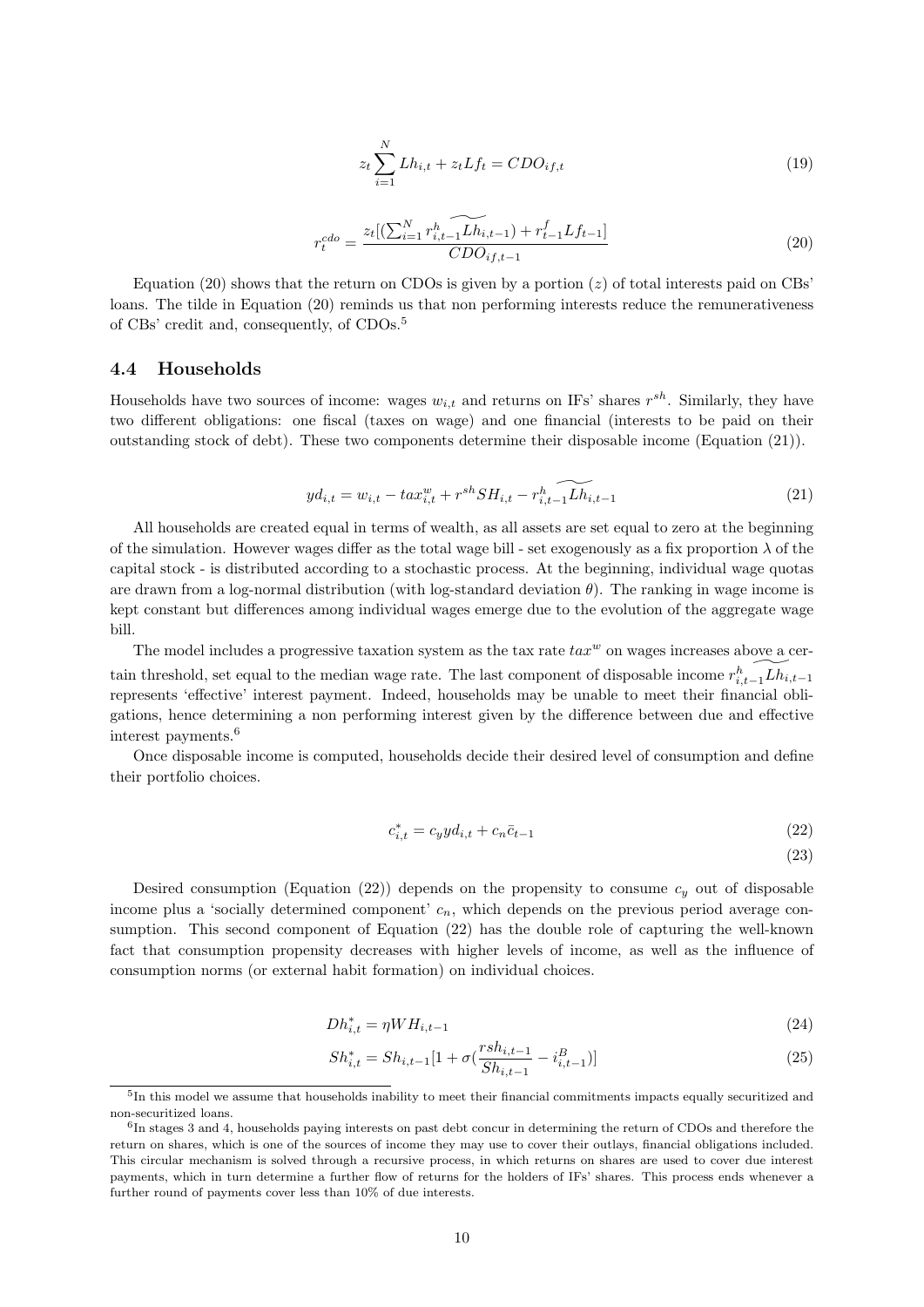The stock of deposits that households decide to hold is defined as a fix share of their individual wealth (Equation [\(24\)](#page-12-0)). An adaptive process based on the difference between the returns on IFs' shares  $(rsh_{i,t-1}/Sh_{i,t-1})$  and public bonds  $(i_{i,t-1}^B)$  determines the desired stock of shares (Equation [25\)](#page-12-0)

$$
\Delta Dh_{i,t}^* = Dh^* - Dh_{i,t-1}
$$
\n
$$
(26)
$$

$$
\Delta Sh_{i,t}^* = Sh_{i,t}^* - Sh_{i,t-1}
$$
\n(27)

$$
\Delta L h_{i,t}^* = \Delta D h_{i,t}^* + \Delta S h_{i,t}^* - s_{i,t}^* \tag{28}
$$

The desired flows of deposits and shares simply result from accounting identities (Equations (26) and (27)), with  $s_{i,t}^*$  as desired savings. Whenever desired consumption and the desired acquisition of IFs' shares and deposits exceed desired savings, households may apply for a loan from CBs (Equations (28)). If rationed, households are forced to scale down their investment and, if needed, stock of shares. May this not be enough, the same is done with deposits. Finally, consumption can be reduced to a bottom subsistence level. Conversely, if the flow of savings exceeds the target flows of deposits and shares, the surplus is used to deleverage: the stock of loans is diminished. In the event a household succeeds in paying back his whole debt, the surplus will be accumulated in the form of deposits.

#### 4.5 Non-financial Firms

The NFFs sector takes three decisions: (i) how much to invest in real capital; (ii) the amount of deposit holding; (iii) how to finance their investment choices.

As to the investment in real capital (see Equation (29)), it is rather standard and depends positively on the observed profitability of the aggregate sector – as captured by the profit share  $(\Pi_{t-1}/Y_{t-1})$  – and on the observed capital utilization  $(u_{t-1} = Y_{t-1}/K_{t-1})$ , with  $\gamma_1$  and  $\gamma_2$  being positive parameters. A stochastic element (Zt, with  $\gamma_3 > 0$ ) is included in Equation (29) to capture the influence of entrepreneurs' animal spirits. NFFs choose to hold a stock of deposit equal to a fraction  $\eta$  of their capital stock for transaction and precautionary purposes.

$$
I_t = \gamma_1 \frac{\Pi_{t-1}}{Y_{t-1}} + \gamma_2 u_{t-1} + \gamma_3 Z t \tag{29}
$$

$$
D_{f,t} = \eta K_t \tag{30}
$$

In order to cover the difference between available funds (i.e. net retained profit) and the cost of their investment choices, NFFs revert to external funds. At stage 1 of financial development, this means simply CBs' loans.

$$
Pf_t = (1 - \tau_3)\Pi_{F,t} - RL_{f,t}
$$
\n(31)

$$
\Delta L f_t = I + \Delta D_{f,t} - P f_t \tag{32}
$$

In stages 2 and 3, they cover an exogenous share  $\chi$  of their needs for external funds by issuing commercial papers, and revert to the banking sector for the rest.

$$
\Delta CP_{f,t} = \chi(I + \Delta D_{f,t} - Pf_t) \tag{33}
$$

$$
\Delta L f_t = I + \Delta D_{f,t} - P f_t - \Delta C P_{f,t} \tag{34}
$$

In the event that the demand for commercial papers falls short of the supply, or in the event of credit rationing by CBs, NFFs' deposits will act as buffer stock to accomodate NFFs' investments in real assets.

$$
r^{cp} = (1 - \mu)r_{t-1}^f + \phi \frac{CP_{f,t-1}^S - CP_{if,t-1}^D}{CP_{f,t-1}^S + CP_{if,t-1}^D}
$$
\n(35)

Equation (35) tell us that the return on commercial papers is set as a mark-down  $\mu$  on the previous period interest rate on NFFs' loans, but it can increase (or decrease), at the speed set by the exogenous parameter  $\varphi$  in case of an excess supply (excess demand) in the previous period.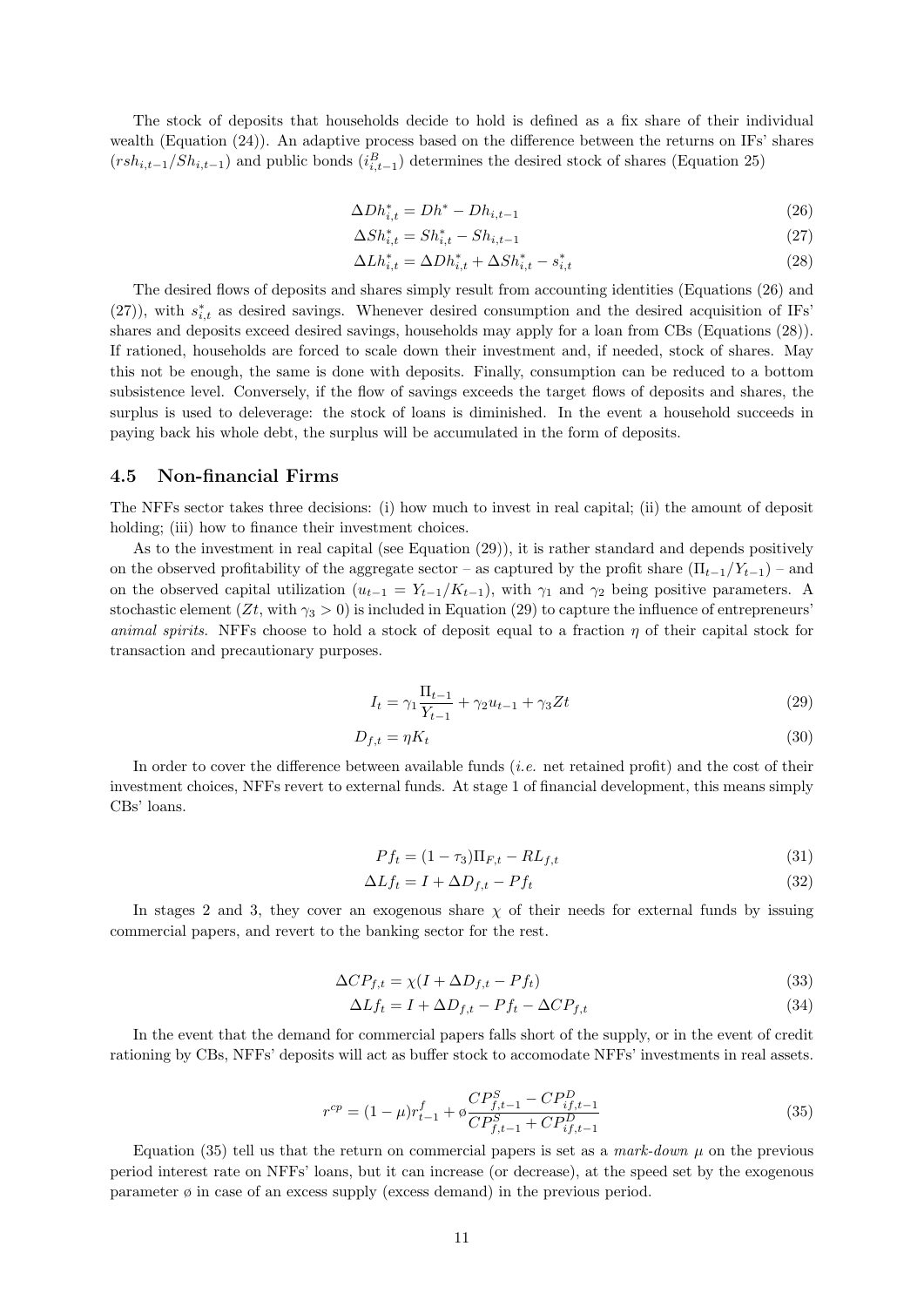#### 4.6 Government

We assume a very simple rule for public purchases, which are a fixed proportion  $\xi$  of the previous-period aggregate consumption.

$$
G_t = \xi C_{t-1} \tag{36}
$$

The government collects taxes from both firms and households. To cover its deficit, it issues public bonds, which are purchased by CBs and IFs in a recursive process that mimics the auction for public bonds in the US economy. The process (see Equation (37)) starts with the previous-period interest rate. IFs, whose role simulates that of competitive bidders, set their demand according to their behavioral rule. CBs, i.e., non-competitive bidders, are ready to buy all the remaining bonds issued. In the event the share of bonds that CBs will need to buy to clean the market is higher (lower) with respect to previous period, the interest rate will increase (decrease) of a small amount  $(\phi)$ . A new round begins. IFs and subsequently CBs update their demand. The process ends when a further increase of the interest rate leads to an increase in IFs' demand lower than  $\alpha$ .

$$
r_t^b = r_{t-1}^b [1 + \alpha(\frac{B_{B,t}}{GD_t} - \frac{B_{B,t-1}}{GD_{t-1}})]
$$
\n(37)

## 5 Simulations

The behaviour of the model, in its different stages, is analysed by means of computer simulations.<sup>7</sup> The values of the parameters are listed in Appendix C and, as consuetudinary in the literature, are set through model calibration and based on empirical grounds whenever is possible to identify a direct association with real data. To investigate the behavior of the economy in different scenarios, we run a battery of Monte Carlo experiments. Each is composed by 100 simulations with different seeds for the pseudorandom number generation process, which involves investment and wages. The scenarios correspond to the above mentioned stages of evolution of the financial system:

- a first baseline scenario (*stage 1*) that neither includes commercial papers nor CDOs;
- a second scenario (stage 2) that involves commercial papers but it does not consider CDOs;
- a third scenario (stage 3) that includes both commercial papers and CDOs;
- a forth scenario (stage  $\chi$ ) with CDOs and no commercial papers.

Our findings are reported in Table 5. We implemented a two-sample t-Test for equal means (only on the first moments of Monte Carlo distributions) to assess whether simulation results in the second, third and forth scenarios are statistically different from the first one (stage 1). As to scenario 2 (stage 2), the test never rejects the null hypothesis except for both the Gini indexes on income and wealth inequality, the stock of loans over GDP, and the spread on NFFs' financial costs. As to scenario 3 (stage 3), the test never rejects the null hypothesis except for the stock of public debt over GDP, the Gini indexes, the stock of loans over GDP, the (households sector) debt-to-income ratio, and the stock of IFs' shares over GDP. Finally, in the last scenario (stage 4), the test always rejects the null hypothesis except for all GDP shares and the average level of NPLs.

The comparison between the first two scenarios seems to imply that the first increase in complexity - i.e., the introduction of commercial papers - does not exert a major impact on the economy. Albeit mean growth not having passed the t-test, the final GDP level suggests that commercial papers might

<sup>&</sup>lt;sup>7</sup>In order to get rid of the possible effects of specific initial conditions regarding the balance sheets, we assume all starting stocks but one to be zero. The only exception, namely NFFs' capital stock, is set equal to 1 as this is required to put the economy in motion.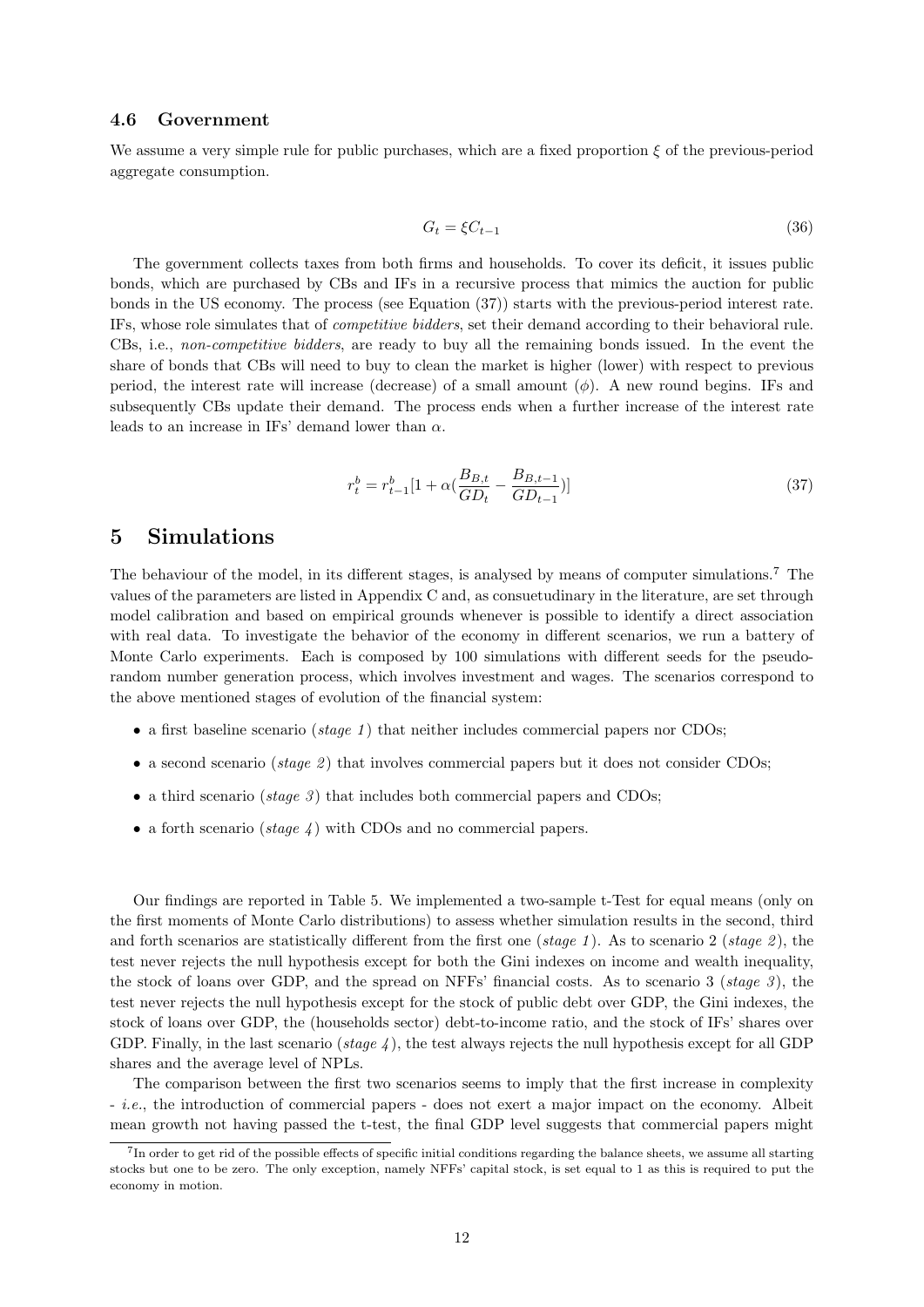|                            | $'STAGE$ 1'         | $'STAGE$ 2'             | $'STAGE$ 3'             | $'STAGE \n4'$       |
|----------------------------|---------------------|-------------------------|-------------------------|---------------------|
|                            | No Securitization   | No Securitization       | Securitization          | Securitization      |
|                            | No Commercial Paper | <b>Commercial Paper</b> | <b>Commercial Paper</b> | No Commercial Paper |
| GDP growth                 |                     |                         |                         |                     |
| - Mean                     | 0.0245              | 0.0247                  | 0.0249                  | 0.0249              |
| - Standard Deviation       | 0.0161              | 0.0160                  | 0.0159                  | 0.0159              |
| - Skewness                 | $-0.0544$           | $-0.0515$               | $-0.0411$               | $-0.0326$           |
| - Kurtosis                 | 2.1009              | 2.1017                  | 2.1063                  | 2.1192              |
| GDP level*                 | $\mathbf{1}$        | 1.1809                  | 1.3511                  | 1.4529              |
| GDP shares                 |                     |                         |                         |                     |
| - Consumption              | 0.5458              | 0.5460                  | 0.5462                  | 0.5463              |
| - Investment               | 0.1268              | 0.1264                  | 0.1261                  | 0.1259              |
| - Public Purchases         | 0.3275              | 0.3276                  | 0.3277                  | 0.3278              |
| Public Debt over GDP       | 2.3859              | 2.1859                  | 1.9964                  | 1.8924              |
| Gini Indexes               |                     |                         |                         |                     |
| - Income                   | 0.2798              | 0.2844                  | 0.2885                  | 0.2908              |
| - Wealth                   | 0.7230              | 0.7294                  | 0.7348                  | 0.7378              |
| Loan Stock over GDP        | 1.7236              | 1.6860                  | 1.7535                  | 1.8038              |
| Spread (in bps) on         |                     |                         |                         |                     |
| NFF's financial costs**    | 143.76              | 126.28                  | 143.69                  | 153.78              |
| Debt to Income ratio       | 0.9594              | 0.9671                  | 0.9812                  | 0.9906              |
| Share Stock over GDP       | 0.9381              | 0.9525                  | 0.9658                  | 0.9738              |
| Comm. Papers over GDP      | $\boldsymbol{0}$    | 0.4177                  | 0.1736                  | $\Omega$            |
| Share of Securitized Loans | $\Omega$            | $\Omega$                | 0.1707                  | 0.2768              |
| Non-Performing Loans***    |                     |                         |                         |                     |
| - Mean                     | 0.0116              | 0.0113                  | 0.0115                  | 0.0117              |
| - Standard Deviation       | 0.0020              | 0.0022                  | 0.0024                  | 0.0026              |
| - Skewness                 | 0.8270              | 0.9057                  | 0.9610                  | 0.9862              |
| - Kurtosis                 | 4.8182              | 5.2749                  | 5.3817                  | 5.5229              |
| - Crisis Probability****   | 0.0190              | 0.0320                  | 0.0410                  | 0.0490              |

GDP last period baseline  $= 1$ 

∗∗ Difference between the average financial payments on both loans and comm. papers and the interest rate on bonds

∗∗∗ Unpaid over due interests on loans

∗∗∗∗ Number of cases for which unpaid over due interest on loans is above 5% over total cases

Table 1: Descriptive statistics comparing the various scenarios (A Two-Sample t-Test for Equal Means has been implemented to statistically assess the differences among Monte Carlo averages. See the text for the results).

have had a small positive effect on growth. What emerges manifestly is an advantage for NFFs. The measure of the financing cost, which is the spread between the interests rate NFFs need to pay on their liabilities and the interest rate paid by the government on public bonds, decreases significantly (17 base points), as can be neatly appreciated looking at the bottom right graph of Figure [1.](#page-16-0) This couples with the fall in the value of the stock of loans over GDP, which includes the debt of both households and NFFs (top left graph Figure [1\)](#page-16-0).<sup>8</sup> These results are perfectly in line with the goal of commercial papers, thanks to which NFFs have access to a cheaper source of external finance and are able to decrease their indebtedness level. A side effect of this financial innovation is the increase in inequality as testified by the two Gini indexes on income (see Figure [1](#page-16-0) top right graph) and wealth. This is due to the fact that only wealthier households hold IFs' shares, whose remuneration in this second stage increases, being based on a further, more lucrative asset, next to government bonds. The presence of commercial papers in the

<sup>&</sup>lt;sup>8</sup>The numerous red crosses show are outliers of the distribution which correspond to crisis events.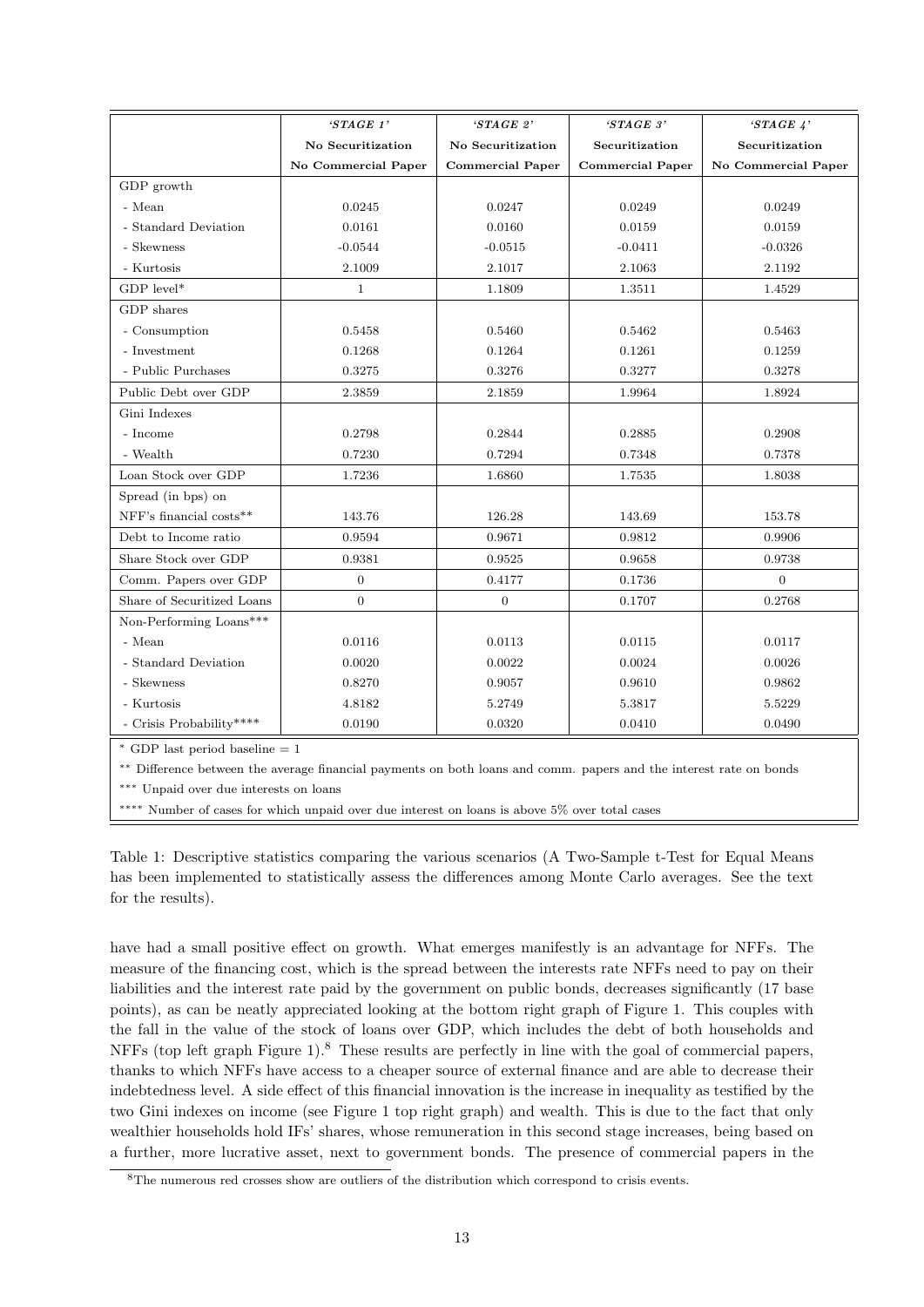<span id="page-16-0"></span>economy therefore boosts the rentier-type source of income of the better offs, thus worsening inequality.

A final, perhaps less expected, result regards non-performing loans (NPLs). Crisis probability, as measured by the number of cases in which unpaid interests exceed 5% of all due interest, increases sharply, passing from 0.019 to 0.0320. On top of this, the rise in skewness (from 0.83 to 0.91), coupled with the non-statistical significance of the difference between mean growths of NPLs, indicates that NPLs are much more right-skewed in scenario 2. The explanation lies in the behavior of households. Indeed, the higher remunerativeness of shares increases share holders' disposable income and their consumption with it. This leads low-income households (which are those needing loans to meet their consumption and portfolio choices) to get more indebted to keep-up with the increased average level of consumption, hence increasing the risk of default on the accumulated debt.

Moving to scenario 3 (stage  $\beta$ ), the impact of financial development appears more significant with the introduction of securitization. The final level of GDP suggests that this new financial practice may be beneficial for economic growth. Debts dynamics, however, completely differ from the previous scenario. In Section [3,](#page-7-0) we saw how securitization eases CBs' credit supply. This more than counterbalance the effects of commercial papers on total private indebtedness (i.e., the stock of loans over GDP), which not only increases with respect to the previous scenario (from 1.68 to 1.75) but it is also higher than in the baseline (1.73), as shown in Figure 1, top left graph. Also, due to the fact that commercial papers and CDOs are alternative choices in IFs portfolio allocation, the addition of CDOs leads to a significant decrease of the amount of commercial papers circulating in the economy, which fall from 42% to 17% of the GDP. A direct consequence of such financial development is the loss of commercial papers-related advantages for NFFs. Indeed, the difference in the spread between NFFs' financial costs and government bonds in scenario 3 and in the baseline is not statistically significant.



Figure 1: Box plots for selected variables. Top left: total private loan stock over GDP; top right: Gini index on gross households income; bottom left: public debt over GDP; bottom right: spread between the interest rate on public bonds and the weighted average interest rate that firms need to pay on their liabilities. The numbers from 1 to 4 on the horizontal axis indicate the stages.

As required by macro-accounting (sectoral balances) relations, in our closed economy a rise in the private level of indebtedness implies a reduction in public indebtedness. The ratio of public debt over GDP decreases from 2.39 in the baseline scenario to 2.00 in scenario 3 (see bottom left graph, Figure 1).

On top of having an impact on the credit market, the introduction of CDOs also affects the financial market. Indeed, CDOs represent an additional high-yield asset in IFs' portfolios. Accordingly, IFs' shares become even more remunerative, so that the stock of IFs' shares held by households rises, with respect to GDP, from 0.94 to 0.96. The increasing degree of financialization of the economies goes hand-in-hand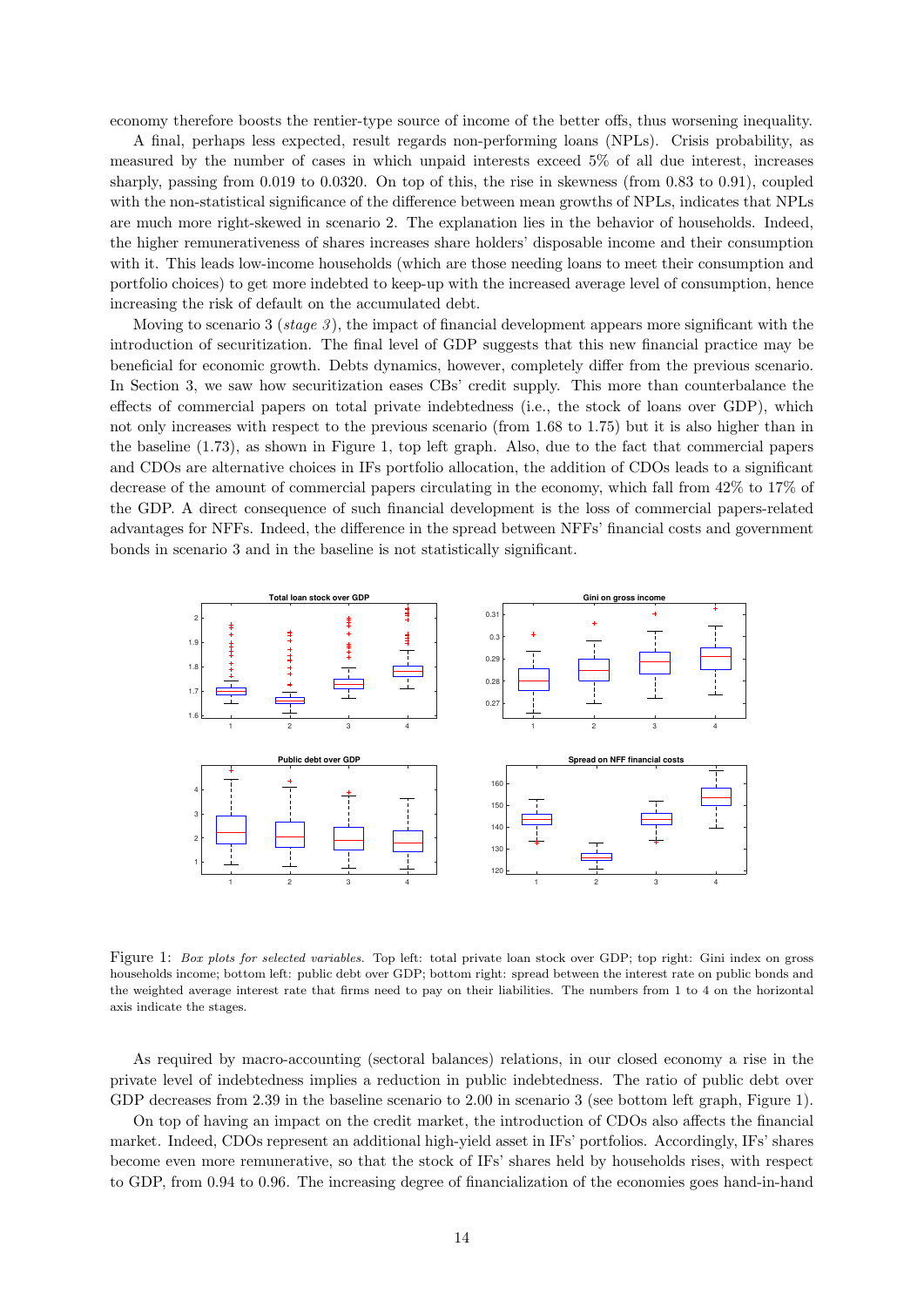with rising crisis probability, which further increases from 0.032 in scenario 2 to 0.041 in scenario 3. So does the skewness of NPLs. This finds a double explanation in this scenario. On the one hand, CDOs increase the remunerativeness of IFs' shares', so that the dynamics already observed in scenario 2 gets even more pronounced. On the other hand, securitization makes credit creation easier, so that even less 'creditworthy' borrowers may now get access to CBs loans. Last but not least, in the third stage of financial evolution, a reinforcing dynamics kicks in. When households start defaulting, the remunerativeness of CDOs falls and this may hamper the ability of other households to meet their financial obligations, as they see their financial income decreased. This two-sided effects of securitization, one linked to borrower and the other to financial investors, explains also the rise in inequality. More households get indebted and have a further monetary outflows, as they need to meet their financial commitments. This is mirrored by an increase in the financial inflow for share holders, which see their rentier-type income increase.

Moving to the last scenario (stage  $\chi$ ), all results are qualitative coherent with the second stage of financial development but increase in magnitude. Securitization, which passes from 17% to 28% of banks loans, has a positive effect on growth and decreases public indebtedness. This comes at the expenses of an increase in income and wealth inequality, and a rise of private indebtedness, as portrayed in Figure [1.](#page-16-0) Most importantly the probability of a crisis to occur peaks (0.049). The causal links (as exemplified by the rise in the skewness) are the same as in the previous scenarios.



Figure 2: IFs' balance sheet composition over GDP. The area plot shows how the composition of IFs' balance sheet (blue for deposits; orange for government bonds; yellow for commercial papers; purple for CDOs) changes in the four stages, top left being Stage 1, top right Stage 2, bottom left Stage 3, bottom right Stage 4.

The impacts of higher degrees of financial complexity (with respect to the baseline), both in positive (e.g. growth) and negative (e.g. crisis probability) terms, increase in each of the four stages and have their acme in the economy whose financial system specialises on more complex financial products (stage 4). Indeed, what seems to matter the most for our results is the composition of IFs' balance sheet, as portrayed in Figure 2. The higher the quota of CDOs in the financial system, the stronger the simulation results. A larger presence of more complex financial instruments like CDOs (Figure 2, bottom right) has a greater effect than a higher level of variety of financial products (bottom left). Our results, therefore, can be considered more in line with the second of the two dimensions of financial complexity mentioned in Section [2.](#page-5-0) The increase in financial products' complexity exerts stronger effects than the increase in the variety of assets traded in the financial systems. This is not only with respect of stage 2, which presents the same level of variety in financial products, but also with respect to stage 3, which is the one with the highest variety, or we may say, widest *(financial)* production space.

Finally, our results question the view of higher degrees of financial developments having plain positive impacts on the economy [\(Levine, 1997\)](#page-27-0). On the one hand, the capacity of higher degrees of financial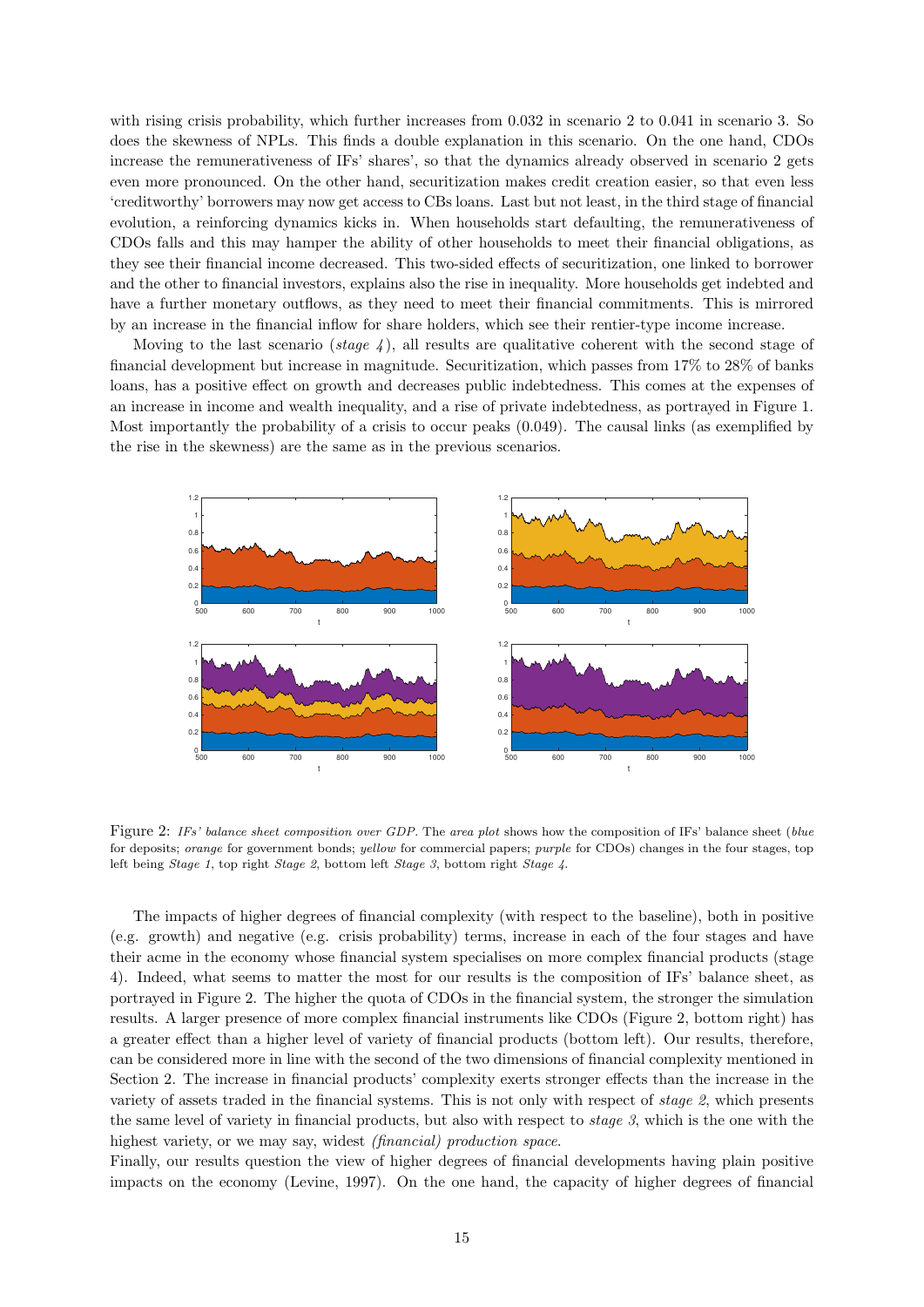complexity of fostering growth thanks to finance-led consumption, as described by [Boyer](#page-26-0) [\(2010\)](#page-26-0), is confirmed by the model. The same holds true for the rise of credit associated with CDOs. On the other hand, however, just as described by [Boyer](#page-26-0) [\(2010\)](#page-26-0) himself and [Russo et al.](#page-27-0) [\(2016\)](#page-27-0), a system in which high levels of consumption are sustained by the rising indebtedness of households, in the context of increasingly unequal economies, is bound to be prone to financial fragility. To better appreciate under this perspective the results of our simulations, it is important to keep in mind that some features of our model mitigate the effects of a crisis. Indeed, we assume the aggregate sectors not to go bankrupt. Nonetheless, the economic system with CDOs and without commercial papers is the one experiencing not only the highest growth but also the most severe and frequent crises.

## 6 Concluding remarks

Since the end of the 1970s, financial systems have gone through structural changes often leading financial actors to depart from their traditional role as support institutions of real-side economic activity. The spread of financial engineering and the proliferation of complex financial products represent glaring outcomes of these changes. In this paper, we proposed an AB-SFC macro model aimed at studying how increasing financial complexity may affect economic growth and macroeconomic stability. Differently from the literature on product complexity  $\dot{a}$  la [Hidalgo and Hausmann](#page-27-0) [\(2009\)](#page-27-0), financial complexity does not seem to be always related to better economic performances. Indeed, simulation results show that more complex financial systems may well result in higher economic growth rates but at the cost of more macroeconomic instability, thus making the system more crisis-prone. Moreover, while [Hartmann et al.](#page-27-0) [\(2017\)](#page-27-0) find that more economic complexity tends to reduce inequality, financial complexity rather works the other way around. However, this is not surprising giving that growing inequality boosts the creation of bank (credit-)money through the loans provided to households and NFFs that, at the same time, constitute the raw material used in the securitization process for the production of new structured financial products eventually sold to rentiers. Accordingly, financial payments on bank loans, typically coming from low-to-middle income households, feed rich households who invested in high-return financial products provided by financial intermediaries, resulting in higher economic growth (because of a wealth-effect for the rich and a stable or even rising consumption for the poor despite declining real incomes) but also in a more unequal and financial unstable economic system.

Yet, in order to assess the relationship between financial complexity and macroeconomic performance, we need to clarify in which way we are measuring complexity. The model we proposed features four stages that we can relate to the composition of the shares that investment funds (IFs) sell to (rich) households. In the first stage, namely the baseline scenario, shares only include government bonds, thus resulting in a relatively low yield. In the second stage, we introduce commercial papers that make the returns on shares increase. The third stage adds CDOs and the remuneration of IFs' share rises even more. The forth stage only considers CDOs, while commercial paper are absent, resulting in the highest returns on share. While one could be tempted to consider that the third stage is the more financially complex, due to a larger number of financial products being implicitly included in the IFs' shares, an alternative interpretation is that the complexity of the financial system mainly depends on the complexity of certain financial products (incorporating more knowledge and capabilities), and their degree of diffusion in the financial system. Given that CDOs, namely the most complex financial products in our simulated economy, are more widespread in the forth than in the third stage, the former should be considered the most complex case among the four involved in our analysis.

While measuring complexity based on the varieties of financial products could result in a non-linear relationship between financial complexity and economic growth, taking into account the complexity of certain products may lead to a different interpretation according to which increasing financial complexity makes the economy grow faster (whereas becoming more crisis-prone). Which one is the correct way to measure financial complexity? Based on simulation results, we are inclined to think that what matters most is the role played by more complex financial products like CDOs (as in the forth stage of our simulation analysis), and then that as financial complexity increases we should expect more economic growth as well as more inequality and financial instability. Although we do not have a definitive answer, we hope that our findings may stimulate a debate on measuring financial complexity, thus opening the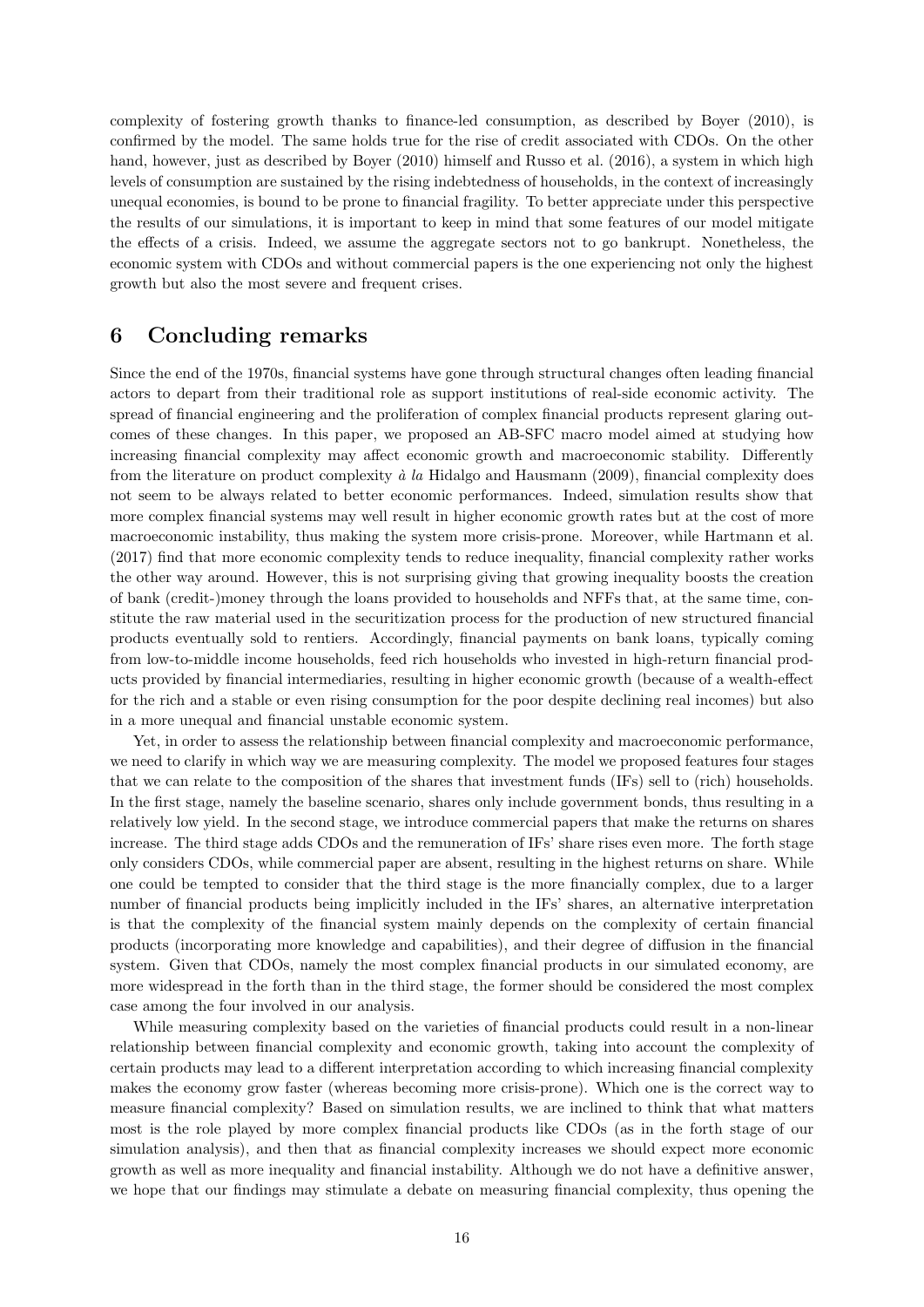field to new theoretical and empirical contributions in this area of investigation.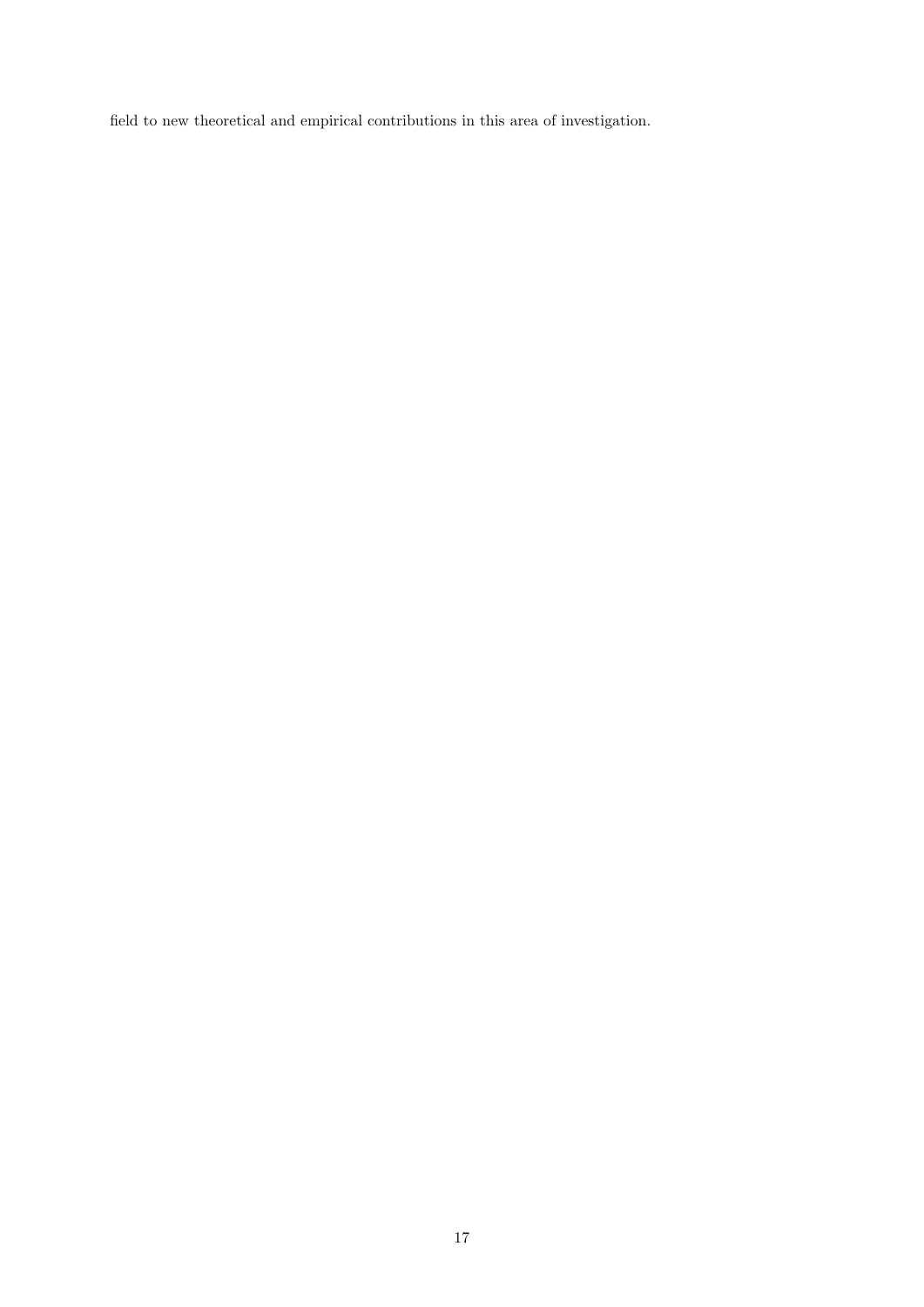### Appendix A: Matrices

In this appendix we include the balance sheet and the transaction matrix of the economy. Stage 4 is obtained setting to zero all variables related to commercial papers.

|                                                                                                  | Households | Banks     | SPV (stage 3) | ΙF         | Firms  | Gov  | Total    |  |  |
|--------------------------------------------------------------------------------------------------|------------|-----------|---------------|------------|--------|------|----------|--|--|
| Deposits                                                                                         | $+D_{H}$   | $-D$      | $+D_{IF}$     | $+D_{SPV}$ | $+D_F$ |      | $\Omega$ |  |  |
| Capital                                                                                          |            |           |               |            | $+K$   |      | $+K$     |  |  |
| Shares                                                                                           | $+ Sh$     |           |               | $-Sh$      |        |      | $\Omega$ |  |  |
| Bonds                                                                                            |            | $+ B_B$   |               | $+ B_{IF}$ |        | $-B$ | $\Omega$ |  |  |
| Loans                                                                                            | $-L_H$     | $+(1-z)L$ | $+ z L$       |            | $-L_F$ |      | $\Omega$ |  |  |
| Stage 2: a new asset (commercial papers) is included; SPV is still not included in this scenario |            |           |               |            |        |      |          |  |  |
| Papers                                                                                           |            |           |               | $+CP$      | $-CP$  |      | $\Omega$ |  |  |
| Stage 3: a further asset (Derivatives) and a new sector (SPV) add to the model                   |            |           |               |            |        |      |          |  |  |
| Derivatives                                                                                      |            |           | $-CDO$        | $+ CDO$    |        |      | $\Omega$ |  |  |

Table 2: Aggregate Balance Sheet (Initial Situation)

|                     | Households       |                  | Banks            |                  | SPV(Stage 3)     |                                              | $\rm IF$         | Firms                 |                | Govt.        | $\Sigma$       |
|---------------------|------------------|------------------|------------------|------------------|------------------|----------------------------------------------|------------------|-----------------------|----------------|--------------|----------------|
|                     |                  | CA               | КA               | CA               | ΚA               | $_{\rm CA}$                                  | КA               | CA                    | КA             |              |                |
| <b>TRANSACTIONS</b> |                  |                  |                  |                  |                  |                                              |                  |                       |                |              |                |
| Consumption         | $-\,{\cal C}$    | $\mathbf 0$      | $\mathbf 0$      | $\theta$         | $\mathbf 0$      | $\mathbf 0$                                  | $\mathbf{0}$     | $+C$                  | $\mathbf 0$    | $\mathbf 0$  | $\mathbf 0$    |
| Publ. Exp.          | $\mathbf{0}$     | $\mathbf 0$      | $\overline{0}$   | $\mathbf{0}$     | $\mathbf{0}$     | $\overline{0}$                               | $\overline{0}$   | $+G$                  | $\overline{0}$ | $-G$         | $\mathbf{0}$   |
| Investment          | $\theta$         | $\mathbf 0$      | $\mathbf 0$      | $\theta$         | $\mathbf{0}$     | $\overline{0}$                               | $\overline{0}$   | $+I$                  | $-I$           | $\mathbf{0}$ | $\theta$       |
| Wages               | $+W$             | $\overline{0}$   | $\mathbf 0$      | $\theta$         | $\overline{0}$   | $\overline{0}$                               | $\overline{0}$   | $-W$                  | $\mathbf{0}$   |              | $\mathbf 0$    |
| Taxes               | $-T_H$           | $\mathbf 0$      | $\mathbf 0$      | $\overline{0}$   | $\mathbf 0$      | $\overline{0}$                               | $\mathbf 0$      | $-T_F$                | $\mathbf 0$    | $+T$         | $\mathbf 0$    |
| Int. on Loans       | $-r_h Lht - 1$   | $+r(1-z)L$       | $\mathbf 0$      | $+rzL$           | $\mathbf 0$      | $\mathbf 0$                                  | $\mathbf{0}$     | $-r_f L f_{t-1}$      | $\bf{0}$       | $\mathbf{0}$ | $\mathbf 0$    |
| Return on Shares    | $+ RSH$          | $\mathbf 0$      | $\mathbf 0$      | $\overline{0}$   |                  | $- RSH$                                      | $\mathbf{0}$     | $\theta$              | $\bf{0}$       | $\mathbf 0$  | $\overline{0}$ |
| Int. on Bonds       | $\overline{0}$   | $+RB_B$          | $\overline{0}$   | $\overline{0}$   | $\overline{0}$   | $+RB_{IF}$                                   | $\overline{0}$   | $\overline{0}$        | $\overline{0}$ | $-RB$        | $\theta$       |
| Dividends           | $\boldsymbol{0}$ | $-Div_B$         | $\mathbf 0$      | $\overline{0}$   | $\overline{0}$   | $+Div_B$                                     | $\mathbf{0}$     | $\mathbf 0$           | $\mathbf 0$    | $\sigma$     | $\mathbf 0$    |
| Stage 2             |                  |                  |                  |                  |                  |                                              |                  |                       |                |              |                |
| Return on papers    | $\,0\,$          | $\boldsymbol{0}$ | $\boldsymbol{0}$ |                  | $\boldsymbol{0}$ | $+ \, r_{\scriptscriptstyle{C}} p \, C \, P$ | $\mathbf{0}$     | $-\,r_{\,c\,p}\,C\,P$ | $\,$ 0 $\,$    | $\,0\,$      | $\,0\,$        |
| Stage 3             |                  |                  |                  |                  |                  |                                              |                  |                       |                |              |                |
| Return on Deriv.    | $\mathbf{0}$     | $\mathbf 0$      | $\,$ 0 $\,$      | $-fCDO$          | $\mathbf 0$      | $+fCDO$                                      | $\mathbf 0$      | $\overline{0}$        | $\mathbf 0$    | $\sigma$     | $\mathbf 0$    |
| Saving and Profits  | $+ \Pi_H$        | $\sigma$         | $\sigma$         | $\mathbf 0$      | $\mathbf{0}$     | $-\Pi_{IF}$                                  | $+\Pi_{IF}$      | $-\Pi_F$              | $+ \Pi_F$      | $\mathbf{0}$ | $\,$ O         |
| $\Delta$ STOCKS     |                  |                  |                  |                  |                  |                                              |                  |                       |                |              |                |
| Deposits            | $-\Delta D_H$    | $\mathbf 0$      | $+\Delta D$      | $\overline{0}$   | $\mathbf 0$      | $\mathbf 0$                                  | $-\Delta D_{IF}$ | $\mathbf 0$           | $-\Delta D_F$  | $\mathbf{0}$ | $\mathbf 0$    |
| Loans               | $+\Delta L_H$    | $\mathbf 0$      | $-\Delta(1-z)L$  | $\mathbf 0$      | $-\Delta zL$     | $\mathbf 0$                                  | $\mathbf{0}$     | $\mathbf 0$           | $+\Delta L_F$  | $\mathbf{0}$ | $\overline{0}$ |
| Shares              | $-\Delta Sh$     | $\mathbf 0$      | $\mathbf 0$      | $\overline{0}$   | $\mathbf 0$      | $\overline{0}$                               | $+\Delta Sh$     | $\bf{0}$              | $\mathbf 0$    | $\mathbf 0$  | $\overline{0}$ |
| Bonds               |                  | $\boldsymbol{0}$ | $-\Delta B_B$    | $\boldsymbol{0}$ | $\,$ O           | $\,$ O                                       | $-\Delta B_{IF}$ | $\,$ O                | $\,$ 0 $\,$    | $+\Delta B$  | $\,$ O         |
| Stage 2             |                  |                  |                  |                  |                  |                                              |                  |                       |                |              |                |
| Papers              | $\,0\,$          | $\boldsymbol{0}$ | $\,$ O           | $\mathbf{0}$     | $\mathbf{0}$     | $\mathbf 0$                                  | $-\Delta\,CP$    | $\mathbf 0$           | $-\Delta\,CP$  | $\mathbf 0$  | $\,$ O         |
| Stage 3             |                  |                  |                  |                  |                  |                                              |                  |                       |                |              |                |
| Derivatives         | $\boldsymbol{0}$ | $\boldsymbol{0}$ | $\,$ O           | $\mathbf{0}$     | $+\Delta CDO$    | $\sigma$                                     | $-\Delta CDO$    | $\sigma$              | $\mathbf 0$    | $\sigma$     | $\,0\,$        |
| Total               | $\,0\,$          | $\,$ O           | $\,$ O           | $\,$ O           | $\,$ 0 $\,$      | $\,$ O                                       | $\,$ 0 $\,$      | $\,$ O                | $\,$ O         | $\,$ O       | $\mathbf{0}$   |
|                     |                  |                  |                  |                  |                  |                                              |                  |                       |                |              |                |

|  |  | Table 3: Aggregate Transaction Flow Matrix |  |  |
|--|--|--------------------------------------------|--|--|
|--|--|--------------------------------------------|--|--|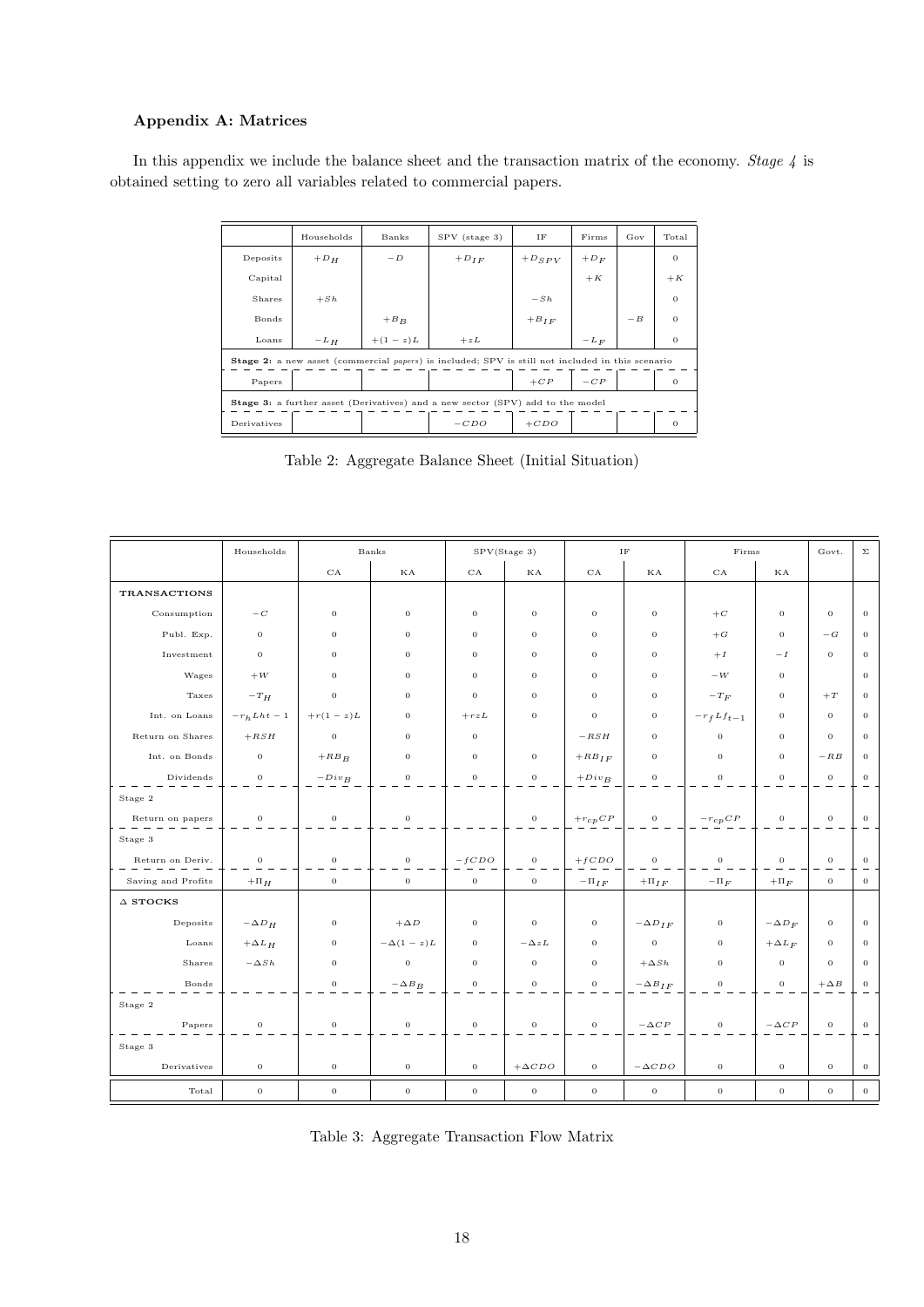## Appendix B: Equations

Hereafter, we present the list of equations. The scenario  $Stage 4$  is obtained setting to zero all variables related to commercial papers.

#### Commercial Banks

$$
E[r_{i,t}^h] = i_{t-1}^B + \mu_{t-1}^B \frac{Lh_{i,t-1} + \Delta L h_{i,t}^*}{y n_{i,t}}
$$
\n
$$
(1)
$$

if 
$$
m_{i,t}^* < \psi_t
$$
 and  $\Delta L h_{i,t} = \Delta L h_{i,t}^*$  then  $r_{i,t}^h = E[r_{i,t}^h]$  (2)

$$
E[r_t^f] = r_t^f = i_{t-1}^B + i_{t-1}^B \frac{Lf_{t-1} + \Delta L f_t^*}{P f_t}
$$
\n<sup>(3)</sup>

$$
mh_{i,t}^* = E[r_{i,t}^h] \frac{Lh_{i,t-1} + \Delta Lh_{i,t}^*}{y d_{i,t}}
$$
\n
$$
(4)
$$

$$
mf_{i,t}^{*} = E[r_{i,t}^{f}] \frac{Lf_{i,t-1} + \Delta L f_{i,t}^{*}}{P f_{t}}
$$
\n
$$
(5)
$$

$$
\psi_t = \max\left(\bar{\psi}, \quad \bar{\psi} + \omega(k_{t-1} - \bar{k})\right) \tag{6}
$$

$$
k_{B,t} = \frac{B_{B,t}}{[L_t + B_{B,t}]}\tag{7}
$$

$$
k_{B,t,STAGE3} = \frac{B_{B,t}}{[(1 - z_t)L_t + B_{B,t}]}
$$
(8)

$$
B_{B,t} = GD_t - B_{IF,t} \tag{9}
$$

$$
RL_{B,t}^{h}t = \sum_{i=1}^{N} (1 - z_{t-1}) [r_{i,t-1}^{h} \widetilde{L_{h,i,t-1}}] \tag{10}
$$

$$
RL_{B,t}^{f} = (1 - z_{t-1}) [r_{t-1}^{f} L f_{t-1}]
$$
\n(11)

$$
RB_{B,t} = r_{t-1}^b B_{B,t-1} \tag{12}
$$

$$
\Pi_{B,t} = RL_{B,t}^h + RL_{B,t}^f + RB_{B,t}
$$
\n(13)

Stage 3

$$
CDO_{if,t} = z_t \sum_{i=1}^{N} Lh_{i,t} + z_t Lf_t
$$
\n
$$
(14)
$$

$$
z_t = min(1, \frac{CDO_{IF}}{L_t})
$$
\n<sup>(15)</sup>

$$
r_t^{cdo} = \frac{z_t[(\sum_{i=1}^N r_{i,t-1}^h \widetilde{L_{i,t-1}}) + r_{t-1}^f L f_{t-1}]}{CDO_{if,t-1}}
$$
(16)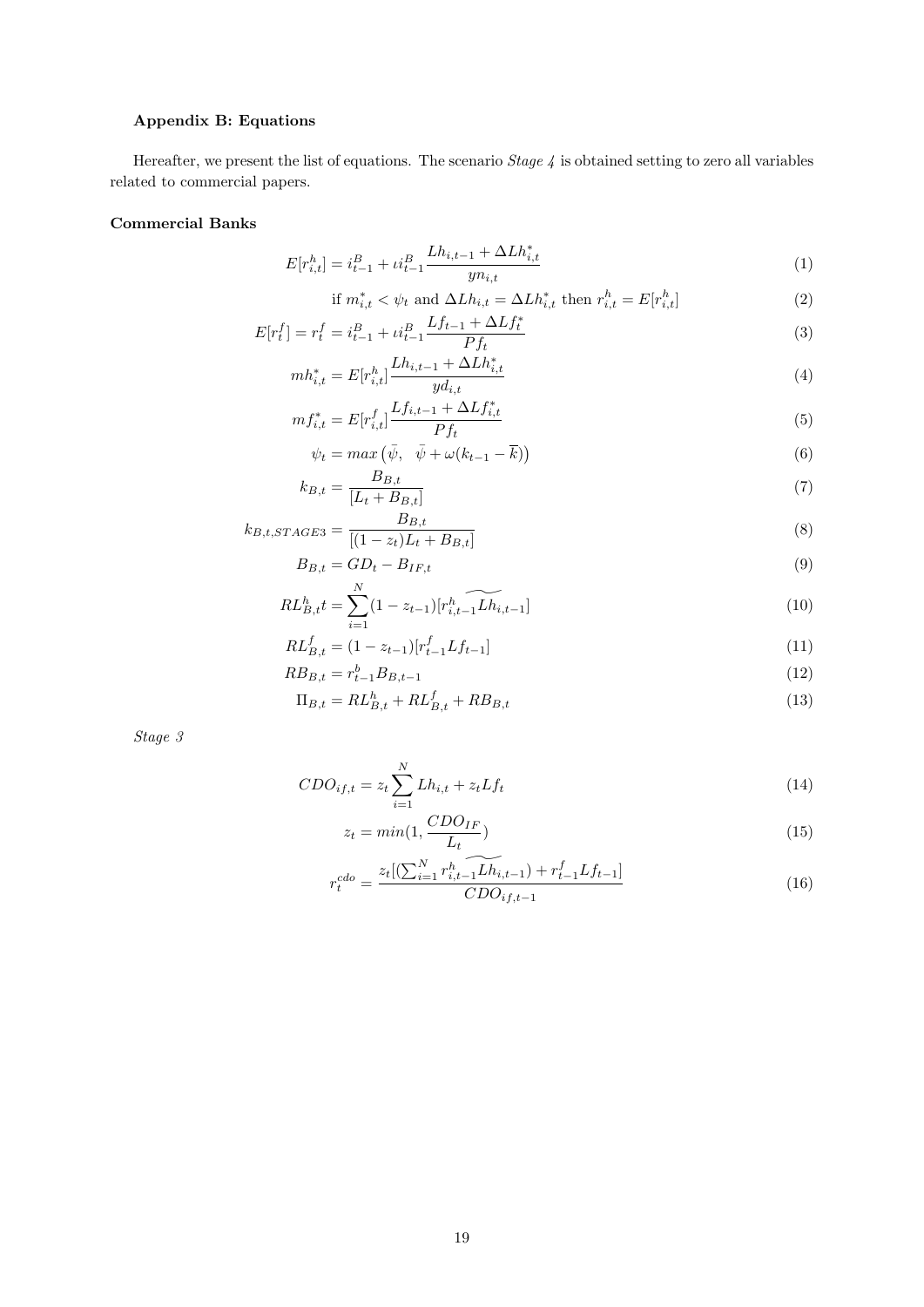### Investment Funds

$$
D_{IF,t} = \sigma S H_t \tag{17}
$$

$$
q_{if,t}^b = q_{if,t-1}^b (1 - \beta [(r_t^{cdo} - i_t^B) - (r_{t-1}^{cdo} - i_{t-1}^B)]
$$
\n(18)

$$
B_{IF,t}^D = q_{if,t}^b SH_t(1-\sigma) \tag{19}
$$

$$
CDO_{IF,t}^{D} = SH_t(1 - \sigma) - B_{IF,t}
$$
\n
$$
(20)
$$

$$
CDO_{IF,t} = min(z_t L_t, CDO_{IF,t}^D)
$$
\n
$$
(21)
$$

$$
RCDO_{IF,t} = r_{t-1}^{cdo} CDO \tag{22}
$$

$$
RB_{IF,t} = r_{t-1}^b B_{IF,t-1} \tag{23}
$$

$$
RSH_t = RCDO_{IF,t} + RB_{IF,t} \tag{24}
$$

$$
rsh_{i,t} = RSH \frac{sh_{i,t-1}}{SH_{t-1}}
$$
\n
$$
\tag{25}
$$

$$
q_{if,t}^b = \min\{0.1, q_{if,t-1}^b[1 - \beta(i_{t-1}^B - i_t^B)]\}\tag{26}
$$

$$
D_{IF,t} = (1 - q_{if,t}^b) SH \t\t(27)
$$

$$
D_{IF,t} = \sigma S H_t \tag{28}
$$

$$
B_{IF,t}^D = q_{if,t}^b S H_t (1 - \sigma) \tag{29}
$$

stage 2

$$
q_{if,t}^b = \min\left\{0.1, q_{if,t-1}^b[1-\beta[(r_{cp} - i_t^B) - (r_{cp,t-1} - i_{t-1}^B)]\right\}
$$
(30)

$$
CP_{IF,t}^D = SH_t - D_{IF,t} - B_{IF,t}^D \tag{31}
$$

stage 3

$$
q_{if,t}^b = \min\{0.1, q_{if,t-1}^b[1 - \beta[(rr - i_t^B) - (rr - i_{t-1}^B)]\}
$$
\n
$$
P_{\text{P}}^D = SH_{\text{P}} - D_{\text{CP}} - B^D
$$
\n(32)

$$
CP_{IF,t}^{D} = SH_{t} - D_{IF,t} - B_{IF,t}^{D}
$$
\n
$$
C_{I}^{D} = (SH - D_{IF,t} - \min_{\alpha} f_{0,1,\alpha}^{b} b_{\alpha} \quad [1 - \beta[(rr - i^{B}) - (rr, \alpha - i^{B})]^{1}]
$$
\n(33)

$$
CDO_{if,t}^{D} = (SH - D_{IF,t} - )min\{0.1, q_{if,t-1}^{b}[1 - \beta[(rr - i_{t}^{B}) - (rr_{t-1} - i_{t-1}^{B})]\}
$$
(34)  

$$
RA_{IF,t}^{D} = SH_{t} - D_{IF,t} - B_{IF,t}^{D}
$$
(35)

$$
CDO^{D} = RA^{D} * \frac{r_t^{cdo}}{r_t^{cdo} + r_t^{cp}}
$$
\n
$$
(36)
$$

## Special Purpose Vehicles

$$
z_t \sum_{i=1}^{N} Lh_{i,t} + z_t Lf_t = CDO_{if,t}
$$
\n(37)

$$
z_t = min(1, \frac{CDO_{IF}}{L_t})
$$
\n(38)

$$
r_t^{cdo} = \frac{z_t[(\sum_{i=1}^N r_{i,t-1}^h \widetilde{L_{i,t-1}}) + r_{t-1}^f L f_{t-1}]}{CDO_{if,t-1}}
$$
(39)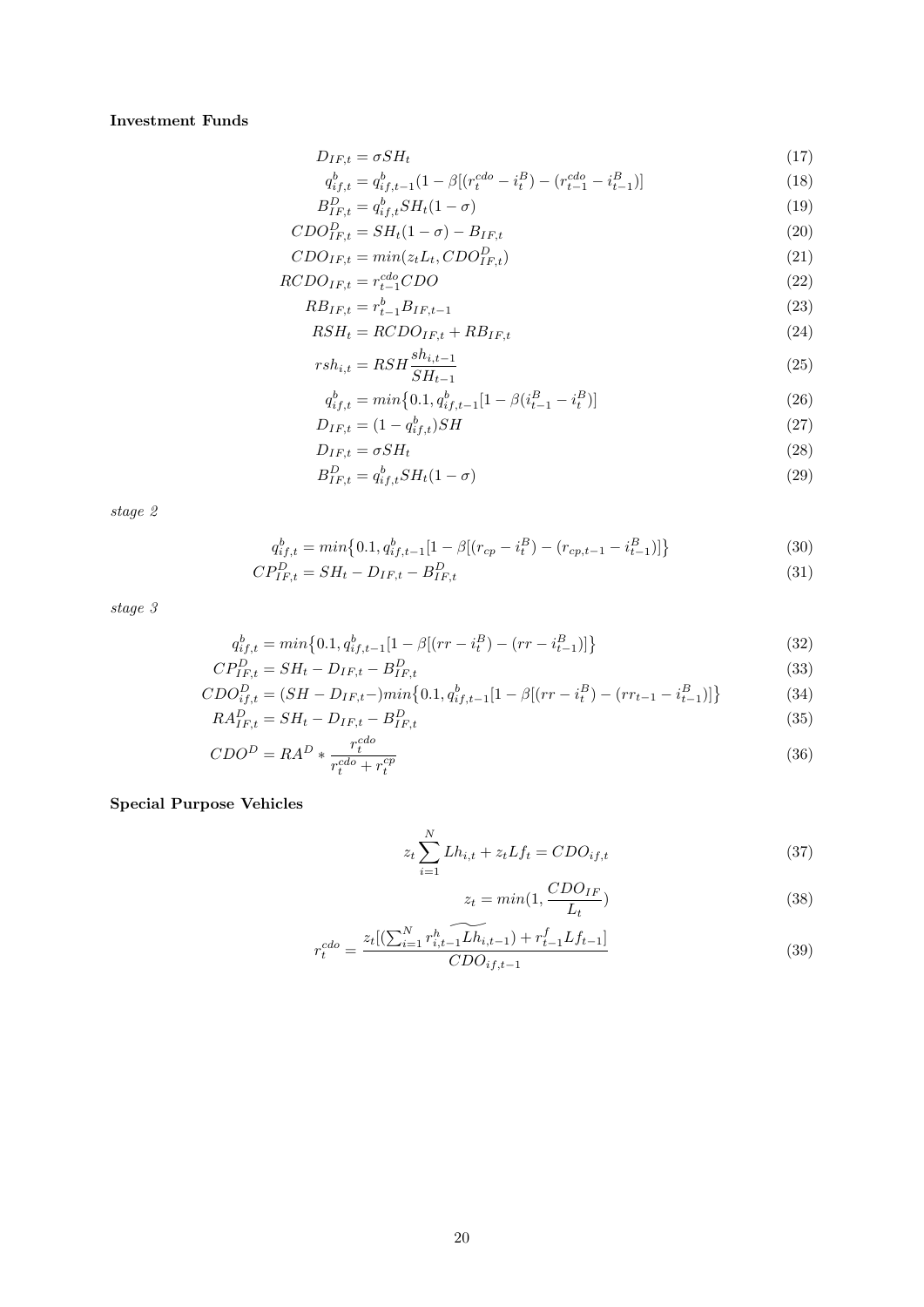## Households

$$
y d_{i,t} = w_{i,t} - t a x_{i,t}^w + r s h_{i,t} - r_{i,t-1}^h \widetilde{L h_{i,t-1}}
$$
\n
$$
\tag{40}
$$

$$
tax_{i,t}^{w} = \tau_j^{w}w_{i,t} \begin{cases} & \text{if } w_{i,t} < \hat{w}_t \implies tax^{w} = \tau_1^{w} * w_{i,t} \\ & \text{if } w_{i,t} \ge \hat{w}_t \implies tax^{w} = \tau_1^{w} * \hat{w} + \tau_2^{w} * (w_{i,t} - \hat{w}_t) \end{cases} \tag{41}
$$

$$
c_{i,t}^* = c_y y d_{i,t} + c_n \bar{c}_{t-1}
$$
\n(42)

$$
s_{i,t}^* = y d_{i,t} - c_{i,t}^* \tag{43}
$$

$$
Dh_{i,t}^* = \eta W H_{i,t-1} \tag{44}
$$

$$
\Delta Dh_{i,t}^* = Dh^* - Dh_{i,t-1}
$$
\n
$$
\tag{45}
$$

$$
Sh_{i,t}^* = Sh_{i,t-1}[1 + \sigma(\frac{rsh_{i,t-1}}{Sh_{i,t-1}} - i_{i,t-1}^B)]
$$
\n(46)

$$
\Delta Sh_{i,t}^* = Sh_{i,t}^* - Sh_{i,t-1}
$$
\n(47)

$$
\Delta L h_{i,t}^* = \Delta D h_{i,t}^* + \Delta S h_{i,t}^* - s_{i,t}^* \tag{48}
$$

if 
$$
m_{i,t}^* < \psi_t \Longrightarrow \begin{cases} \Delta L h_{i,t} = \Delta L h_{i,t}^* \\ \Delta S h_{i,t} = \Delta S h_{i,t}^* \\ \Delta D h_{i,t} = \Delta D h_{i,t}^* \\ c_{i,t} = c_{i,t}^* \end{cases}
$$
 (49)

$$
\begin{aligned}\n\text{if } s_{i,t}^{*} &> \Delta Dh_{i,t}^{*} \Rightarrow \begin{cases}\n\Delta Sh_{i,t} > 0 \\
\Delta Sh_{i,t} &= \Delta Dh_{i,t}^{*} \\
\Delta Dh_{i,t} &= \Delta Dh_{i,t}^{*} \\
\Delta Dh_{i,t} &= \Delta Dh_{i,t}^{*} \\
\Delta Sh_{i,t} &= \lambda_{i,t}^{*} \\
\Delta Sh_{i,t} &= \lambda_{i,t}^{*} \\
\Delta Sh_{i,t} &= \lambda_{i,t}^{*} \\
\Delta Sh_{i,t} &= \Delta Dh_{i,t}^{*} \\
\Delta Sh_{i,t} &= \Delta Dh_{i,t}^{*} \\
\Delta Sh_{i,t} &= \Delta Dh_{i,t}^{*} \\
\Delta Sh_{i,t} &= \Delta Dh_{i,t}^{*} \\
\Delta Sh_{i,t} &= \Delta Dh_{i,t}^{*} \\
\Delta Sh_{i,t} &= \Delta gh_{i,t} \\
\Delta Sh_{i,t} &= -Sh_{i,t-1} \\
\Delta Sh_{i,t} &= \delta_{i,t}^{*} + Sh_{i,t-1} \\
\Delta Sh_{i,t} &= \delta_{i,t}^{*} + Sh_{i,t-1} \\
\Delta Sh_{i,t} &= \delta_{i,t}^{*} + Sh_{i,t-1} \\
\Delta Sh_{i,t} &= \delta_{i,t}^{*} + Sh_{i,t-1} \\
\Delta Sh_{i,t} &= \delta_{i,t}^{*} + Sh_{i,t-1} \\
\Delta Sh_{i,t} &= -Sh_{i,t-1} \\
\Delta Sh_{i,t} &= \delta_{i,t}^{*} + Sh_{i,t-1} \\
\Delta Sh_{i,t} &= \delta_{i,t}^{*} + Sh_{i,t-1} \\
\Delta Sh_{i,t} &= \delta_{i,t}^{*} + Sh_{i,t-1} \\
\Delta Sh_{i,t} &= \delta_{i,t}^{*} + Sh_{i,t-1} \\
\Delta Sh_{i,t} &= \delta_{i,t-1} \\
\Delta Sh_{i,t} &= 0 \\
\Delta Sh_{i,t} &= 0 \\
\Delta Sh_{i,t} &= 0 \\
\Delta Sh_{i,t} &= 0 \\
\Delta Sh_{i,t} &= 0 \\
\Delta Sh_{i,t} &= 0 \\
\Delta Sh_{i,t} &= 0 \\
\Delta Sh_{i,t} &= 0 \\
\Delta Sh_{i,t} &= 0\n\end{
$$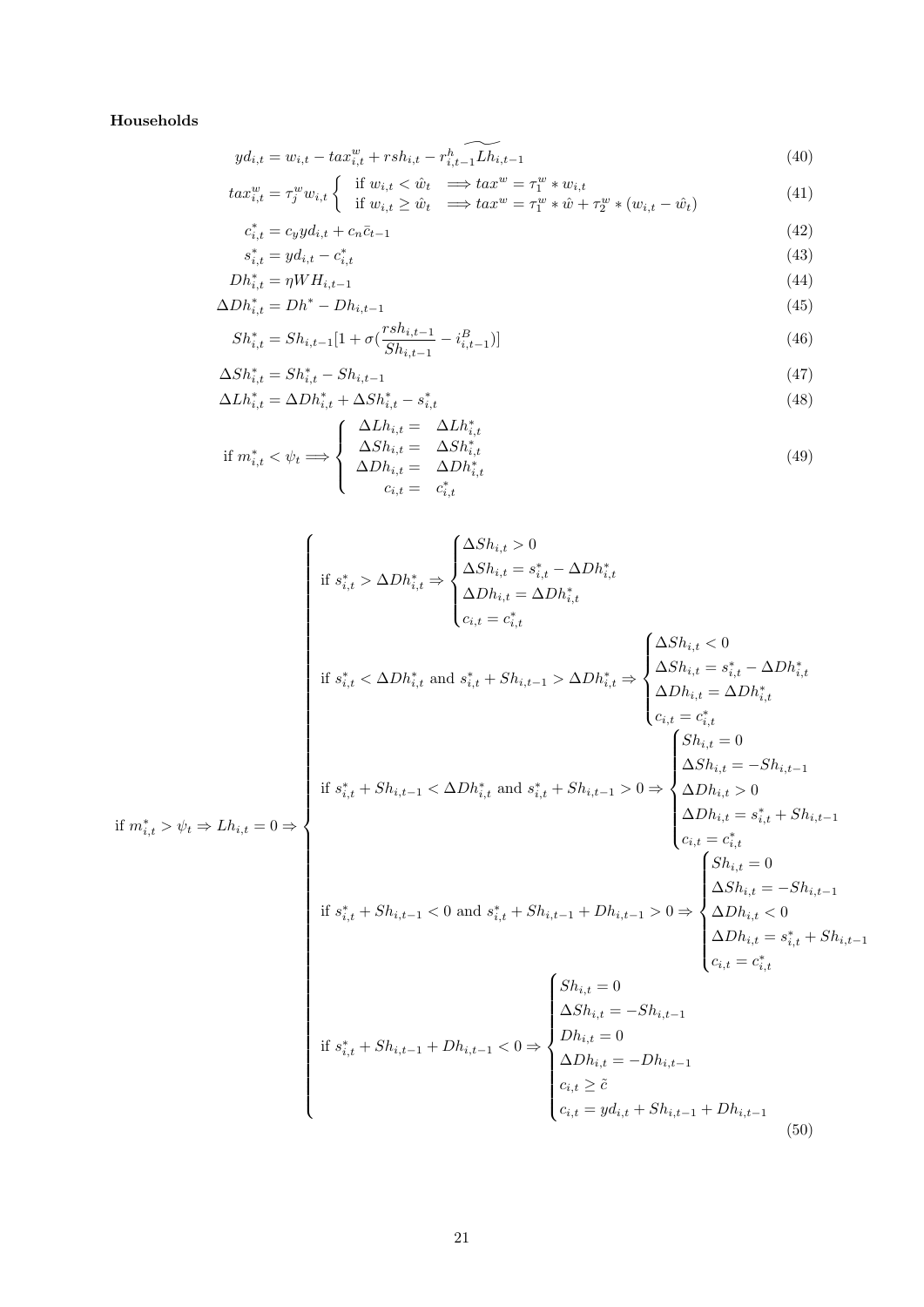Firms

$$
C_t = \sum_{i=1}^{N} c_{i,t}
$$
\n(51)

$$
I_t = \gamma_1 \frac{\Pi_{t-1}}{Y_{t-1}} + \gamma_2 u_{t-1} + \gamma_3 Z t \tag{52}
$$

$$
Z_t = \gamma_4 Z_{t-1} + U(0, 0.1) \tag{53}
$$

$$
K_t = (1 - \delta)K_{t-1} + I \tag{54}
$$

$$
Y_t = C_t + I_t + G_t \tag{55}
$$

$$
\Pi_{F,t} = C_t + I_t + G_t - W_t \tag{56}
$$

$$
\pi_t = \frac{\Pi_{F,t}}{Y_t} \tag{57}
$$

$$
D_{f,t} = \eta K_t \tag{58}
$$

$$
Pf_t = (1 - \tau_3)\Pi_{F,t} - RL_{f,t}
$$
\n(59)

$$
\Delta L f_t = I + \Delta D_{f,t} - P f_t \tag{60}
$$

(61)

Stage 2 and 3

$$
\Delta CP_{f,t} = \chi(I + \Delta D_{f,t} - Pf_t) \tag{62}
$$

$$
\Delta L f_t = I + \Delta D_{f,t} - P f_t - \Delta C P_{f,t} \tag{63}
$$

$$
r^{cp} = (1 - \mu)r_{t-1}^f + \phi \frac{CP_{f,t-1}^S - CP_{if,t-1}^D}{CP_{f,t-1}^S + CP_{if,t-1}^D}
$$
(64)

Government

$$
T_t = \tau_3 \Pi_{F,t} + \sum_{i=1}^{N} \tau_j^w w_{i,t}
$$
\n(65)

$$
G_t = \xi C_{t-1} \tag{66}
$$

$$
GDS_t = r_{t-1}^b G D_{t-1} \tag{67}
$$

$$
\Delta GD_t = G_t - T_t + GDS_t \tag{68}
$$

$$
GD_t = GD_{t-1} + \Delta GD_t \tag{69}
$$

$$
r_t^b = r_{t-1}^b [1 + \alpha \left( \frac{B_{B,t}}{GD_t} - \frac{B_{B,t-1}}{GD_{t-1}}) \right]
$$
\n(70)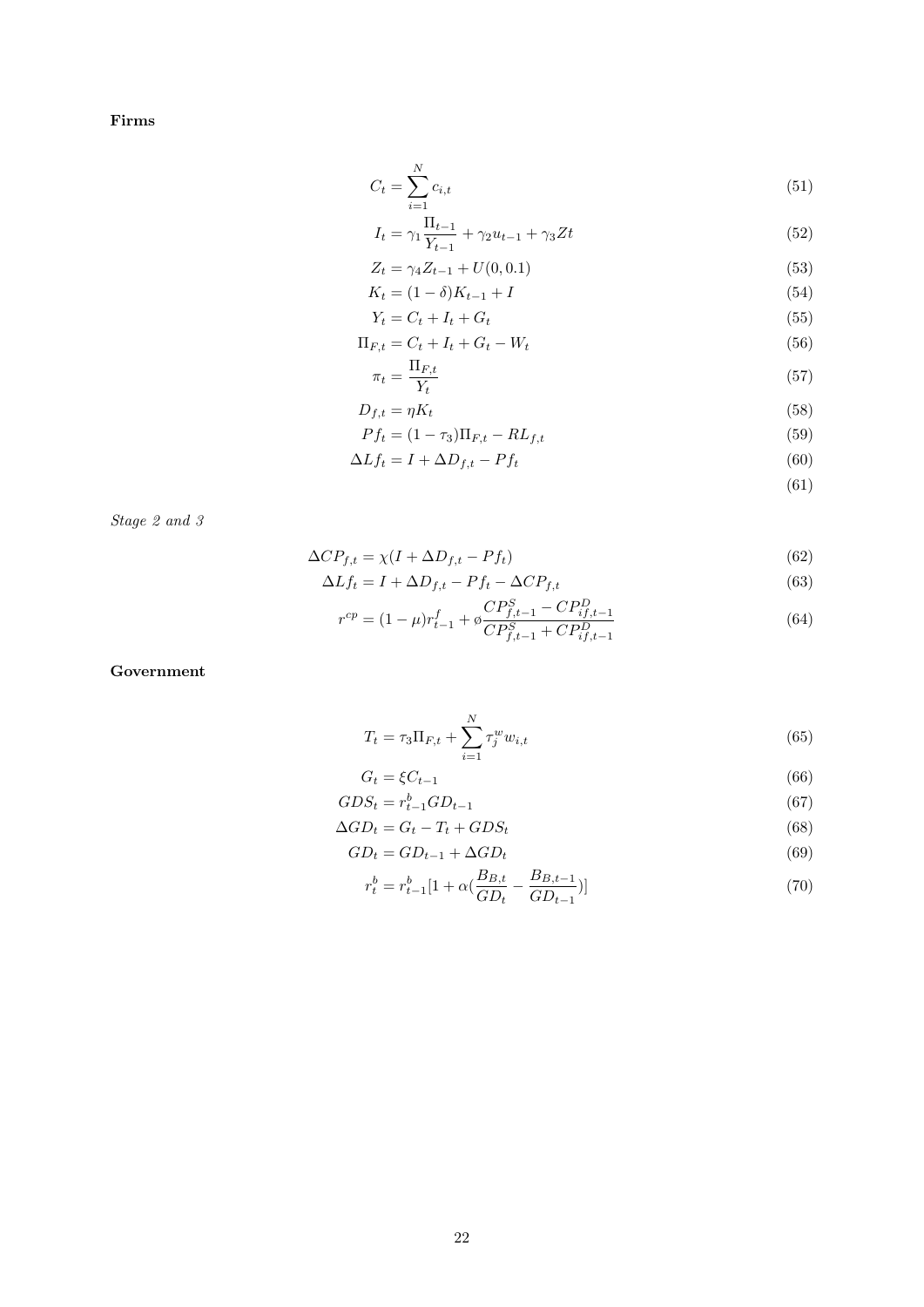## Appendix C: Parameters

| Symbol      | Description                                                                  | <b>Baseline</b> |
|-------------|------------------------------------------------------------------------------|-----------------|
| T           | Number of periods                                                            | 1000            |
| N           | Number of households                                                         | 1000            |
| $\tau_1$    | Lower tax rate on income                                                     | 0.2             |
| $\tau_2$    | Higher tax rate on income                                                    | 0.4             |
| $\tau_3$    | Tax rate on profit                                                           | 0.5             |
| $\gamma_1$  | Profit share weight (investment function)                                    | 0.2             |
| $\gamma_2$  | Capacity utilization weight (investment function)                            | 0.01            |
| $\gamma_3$  | Animal spirit weight (investment function)                                   | 0.1             |
| $\gamma_4$  | Weight of the autoregressive component (investment function)                 | 0.9             |
| $\eta$      | Precautionary deposits                                                       | 0.2             |
| β           | Weight of CDO/Bond spread in IF portfolio allocation                         | 10              |
| $\sigma$    | Sensitivity to return on share/base rate spread (household portfolio choice) | $\mathbf{1}$    |
| Φ           | Speed of adjustment in public bonds' bids                                    | 0.01            |
| $\omega$    | Sensitivity to distance from desired share of bonds (banks credit rationing) | 0.3             |
| ι           | Sensitiveness to the debt service ratio (interest rate setting)              | $\mathbf{1}$    |
| $\epsilon$  | Tolerance in recursive processes (bonds and return on share determination)   | 0.1             |
| $\bar{k}$   | Desired share of bonds in banks' portfolio                                   | 0.4             |
| $c_y$       | Propensity to consume out of income                                          | 0.8             |
| $\delta$    | Capital depreciation rate                                                    | 0.03            |
| $\lambda_1$ | Wage bill's determination out of capital                                     | 0.15            |
| ξ           | Public purchases' determination out of capital                               | 0.6             |
| $\theta$    | Log-standard deviation (wage distribution)                                   | 0.5             |
| $c_{sub}$   | Subsistence consumption                                                      | 0.25            |
| $c_n$       | 'Socially determined' consumption                                            | 0.2             |

Table 4: Parameter setting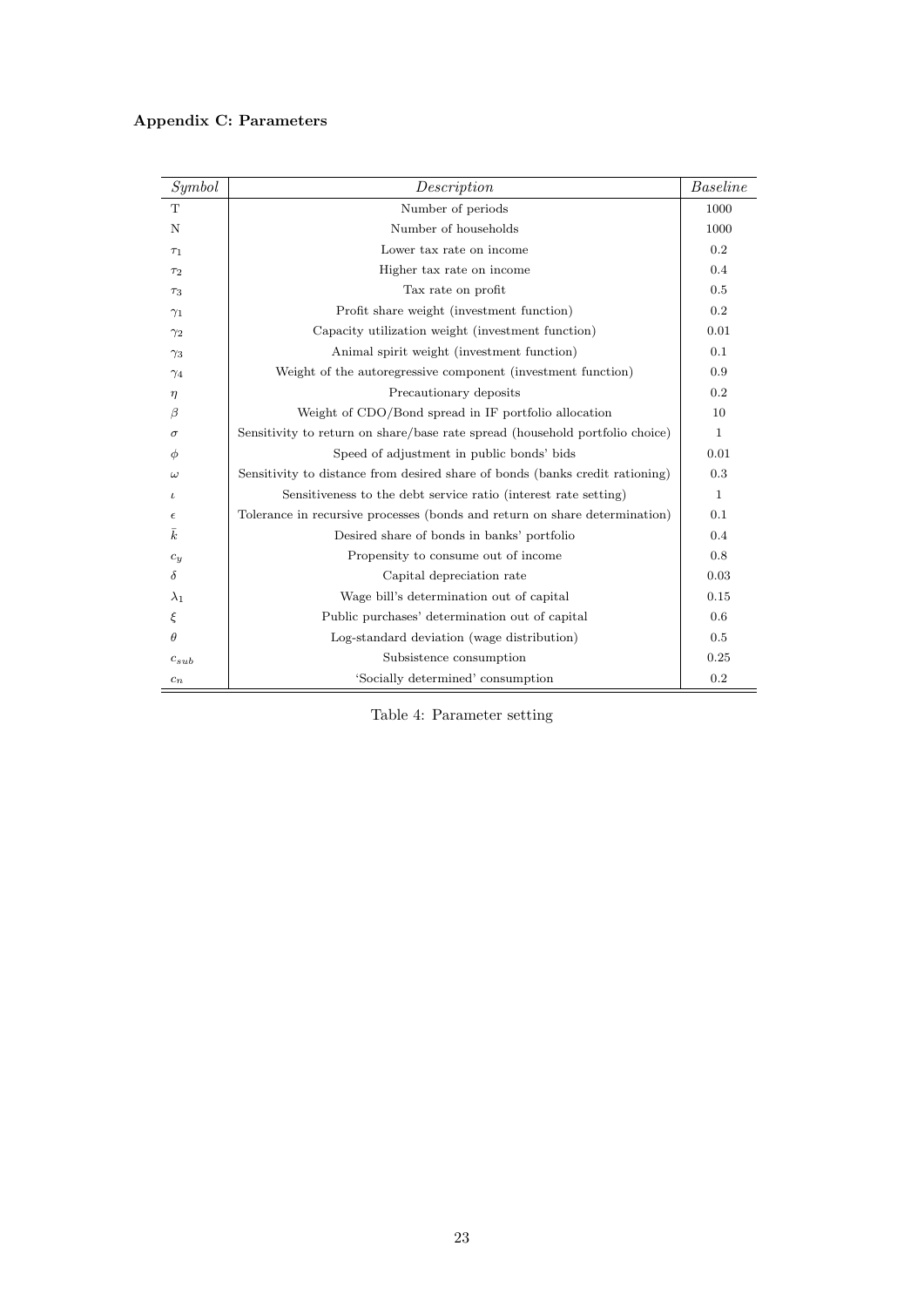## <span id="page-26-0"></span>References

- Arcand, J. L., Berkes, E. and Panizza, U. (2015), 'Too much finance?', Journal of Economic Growth  $20(2)$ , 105–148.
- Arthur, B. W. (2014), Complexity and the economy, Oxford University Press.
- Arthur, B. W., Durlauf, S. N. and Lane, D. A. (1997), Introduction, in B. W. Arthur, S. N. Durlauf and D. A. Lane, eds, 'The economy as a complex evolving system volume II', The Santa Fe Institute, pp. 3–14.
- Awrey, D. (2012), 'Complexity, innovation, and the regulation of modern financial markets', Harvard Business Law Review 2(2), 235–294.
- Battiston, S., Farmer, D. J., Flache, A., Garlaschelli, D., Haldane, A. G., Heesterbeek, H., Hommes, C., Jaeger, C., May, R. and Scheffer, M. (2016), 'Complexity theory and financial regulation', Science 351(6275), 818–819.
- Botta, A., Caverzasi, E., Russo, A., Gallegati, M. and Stiglitz, J. E. (2018), 'Inequality and finance in a rent economy', Greenwich Papers in Political Economy GPERC66.
- Botta, A., Caverzasi, E. and Tori, D. (2018), 'The macroeconomics of shadow banking', Macroeconomic Dynamics forthcoming.
- Boyer, R. (2010), 'Is a finance-led growth regime a viable alternative to fordism? a preliminary analysis', Economy and Society  $29(1)$ , 111–145.
- Calomiris, C. W., Himmelberg, C. P. and Wachtel, P. (1995), 'Commercial paper, corporate finance, and the business cycle: a microeconomic perspective', The Carnegie-Rochester Conference Series on Public Policy 42(June), 203–250.
- Caverzasi, E., Botta, A. and Capelli, C. (2018), 'The Endogeneity of Money and the Securitizing System', Greenwich Papers in Political Economy (GPERC56).
- Caverzasi, E. and Godin, A. (2014), 'Stock-Flow Consistent Modeling trough the Ages', Cambridge Journal of Economics 1(34).
- Caverzasi, E. and Russo, A. (2018), 'Toward a new microfounded macroeconomics in the wake of the crisis', Industrial and Corporate Change 27(6), 999–1014.
- Cecchetti, S. G. and Kharroubi, E. (2012), 'Reassessing the impact of finance on growth', BIS Working Paper (381).
- Celerier, C. and Vallee, B. (2017), 'Catering to investors through security design: Headline rate and complexity', Quarterly Journal of Economics 132(3), 1469–1508.
- Coval, J., Jurek, J. and Stafford, E. (2009), 'The economics of structured finance', Journal of Economic Perspectives  $23(1)$ , 3-25.
- Demirguc-Kunt, A. and Levine, R. (1999), Bank-based and market-based financial systems. cross-country comparisons, Policy Research Working paper 2143, The World Bank.
- Dymski, G. A. (2010), 'Why the subprime crisis is different: A minskyan approach', Cambridge Journal of Economics 34(2), 239–255.
- Felipe, J., Kumar, U., Abdon, A. and Bacate, M. (2012), 'Product complexity and economic development', Structural Change and Economic Dynamics 23(1), 36–68.
- Furfine, C. (2012), Kellogg school of management northwestern university paper.
- Ghent, A. C., Torous, W. N. and Valkanov, R. I. (2017), 'Complexity in structured finance', Review of Economic Studies .